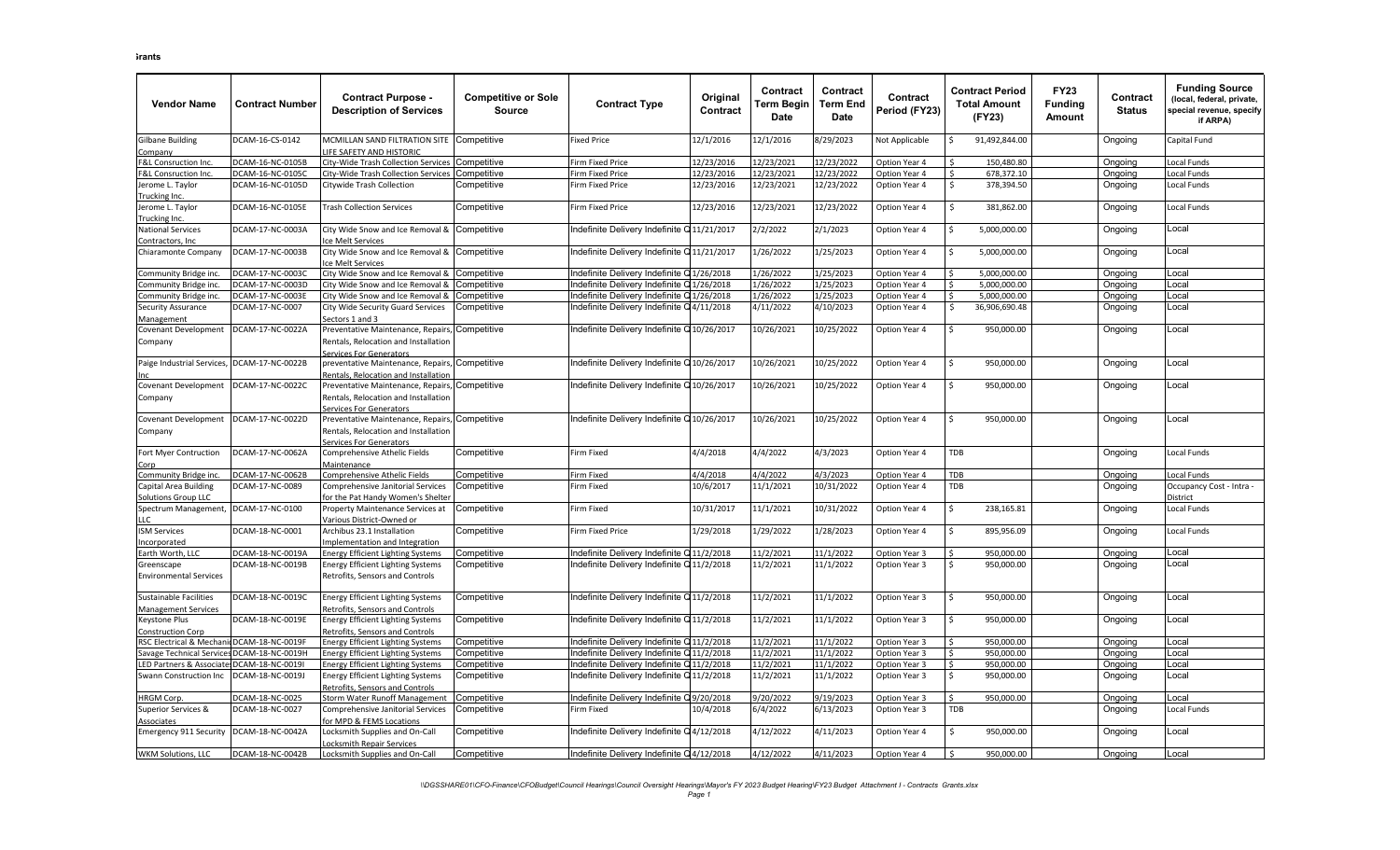| <b>Vendor Name</b>                | <b>Contract Number</b> | <b>Contract Purpose -</b><br><b>Description of Services</b> | <b>Competitive or Sole</b><br><b>Source</b> | <b>Contract Type</b>                      | Original<br>Contract | Contract<br>Term Begin<br><b>Date</b> | Contract<br><b>Term End</b><br><b>Date</b> | <b>Contract</b><br>Period (FY23) | <b>Contract Period</b><br><b>Total Amount</b><br>(FY23) | <b>FY23</b><br><b>Funding</b><br>Amount | Contract<br><b>Status</b> | <b>Funding Source</b><br>(local, federal, private,<br>special revenue, specify<br>if ARPA) |
|-----------------------------------|------------------------|-------------------------------------------------------------|---------------------------------------------|-------------------------------------------|----------------------|---------------------------------------|--------------------------------------------|----------------------------------|---------------------------------------------------------|-----------------------------------------|---------------------------|--------------------------------------------------------------------------------------------|
| <b>National Services</b>          | DCAM-18-NC-0042C       | ocksmith Supplies and On-Call                               | Competitive                                 | ndefinite Delivery Indefinite Q 4/12/2018 |                      | 4/12/2022                             | 4/11/2023                                  | Option Year 4                    | 950,000.00<br>Ŝ.                                        |                                         | Ongoing                   | _ocal                                                                                      |
| Contractors, Inc.                 |                        | ocksmith Repair Services                                    |                                             |                                           |                      |                                       |                                            |                                  |                                                         |                                         |                           |                                                                                            |
| CAP8 Construction LLC             | DCAM-18-NC-0042D       | ocksmith Supplies and On-Call                               | Competitive                                 | ndefinite Delivery Indefinite             | Q4/12/2018           | 4/12/2022                             | 4/11/2023                                  | Option Year 4                    | ¢<br>950.000.00                                         |                                         | Ongoing                   | _ocal                                                                                      |
| Spectrum Management               | CAM-18-NC-0045         | Consolidated Maintence Services at                          | Competitive                                 | Firm Fixed                                | 1/4/2019             | 8/20/2022                             | 8/19/2023                                  | Option Year 2                    | TDB                                                     |                                         | Ongoing                   | Local Funds                                                                                |
| LC.                               |                        | <b>Junbar High School</b>                                   |                                             |                                           |                      |                                       |                                            |                                  |                                                         |                                         |                           |                                                                                            |
| One Kare Enterprise, LLC          | DCAM-18-NC-0052A       | City Wide Integrated Pest<br><b>Management Services</b>     | Competitive                                 | Firm Fixed                                | 10/12/2018           | 10/15/2021                            | 10/14/2022                                 | Option Year 3                    | TDB                                                     |                                         | Ongoing                   | Local Funds                                                                                |
| <b>GNT Group, LLC</b>             | DCAM-18-NC-0052B       | City Wide Integrated Pest                                   | Competitive                                 | Firm Fixed                                | 10/12/2018           | 10/15/2021                            | 10/14/2022                                 | Option Year 3                    | <b>TDB</b>                                              |                                         | Ongoing                   | Local Funds                                                                                |
| <b>GNT Group, LLC</b>             | DCAM-18-NC-0052C       | City Wide Integrated Pest                                   | Competitive                                 | Firm Fixed                                | 10/12/2018           | 10/15/2021                            | 10/14/2022                                 | Option Year 3                    | <b>TDB</b>                                              |                                         | Ongoing                   | Local Funds                                                                                |
| One Kare Enterprise, LLC          | DCAM-18-NC-0053        | anitorial Services at 2210 Adams<br>Place Shelter           | Competitive                                 | Firm Fixed                                | 5/30/2018            | 6/1/2022                              | 5/31/2023                                  | Option Year 4                    |                                                         |                                         | Ongoing                   | Local Funds                                                                                |
| Irving Drevelopment               | DCAM-18-NC-0075A       | Art Installation Services                                   | Competitive                                 | ndefinite Delivery Indefinite             | 6/8/2019             | 6/8/2022                              | 6/7/2023                                   | Option Year 2                    | 950,000.00                                              |                                         | Ongoing                   | Local                                                                                      |
| Jerome L. Taylor                  | DCAM-18-NC-0093A       | <b>Recycling Hauling Services (Base</b>                     | Competitive                                 | irm Fixed Price                           | 5/15/2019            | 11/7/2021                             | 11/6/2022                                  | Option Year 1                    | Ś.<br>148,736.48                                        |                                         | Ongoing                   | ocal Funds                                                                                 |
| Trucking Inc.                     |                        | ear is 2 years)                                             |                                             |                                           |                      |                                       |                                            |                                  |                                                         |                                         |                           |                                                                                            |
| Jerome L. Taylor                  | DCAM-18-NC-0093B       | <b>Recycling Hauling Services (Base</b>                     | Competitive                                 | Firm Fixed Price                          | 5/15/2019            | 11/7/2021                             | 11/6/2022                                  | Option Year 1                    | \$<br>194,925.17                                        |                                         | Ongoing                   | Local Funds                                                                                |
| Trucking Inc.                     |                        | vear is 2 vears)                                            |                                             |                                           |                      |                                       |                                            |                                  |                                                         |                                         |                           |                                                                                            |
| Jerome L. Taylor                  | DCAM-18-NC-0093C       | Recycling Hauling Services (Base                            | Competitive                                 | Firm Fixed Price                          | 5/15/2019            | 11/7/2021                             | 11/6/2022                                  | Option Year 1                    | \$<br>353,827.01                                        |                                         | Ongoing                   | Local Funds                                                                                |
| Trucking Inc.                     |                        | ear is 2 vears)                                             |                                             |                                           |                      |                                       |                                            |                                  |                                                         |                                         |                           |                                                                                            |
| Jerome L. Taylor<br>Trucking Inc. | DCAM-18-NC-0093D       | Recycling Hauling Services (Base<br>ear is 2 years)         | Competitive                                 | irm Fixed Price                           | 5/15/2019            | 11/7/2021                             | 11/6/2022                                  | Option Year 1                    | Ś.<br>200,231.32                                        |                                         | Ongoing                   | Local Funds                                                                                |
| Jerome L. Taylor                  | DCAM-18-NC-0093E       | Recycling Hauling Services (Base                            | Competitive                                 | <b>Firm Fixed Price</b>                   | 5/15/2019            | 11/7/2021                             | 11/6/2022                                  | Option Year 1                    | 191,355.28<br>\$                                        |                                         | Ongoing                   | Local Funds                                                                                |
| Trucking Inc.                     |                        | ear is 2 vears)                                             |                                             |                                           |                      |                                       |                                            |                                  |                                                         |                                         |                           |                                                                                            |
| Jerome L. Taylor                  | DCAM-18-NC-0093F       | <b>Recycling Hauling Services (Base</b>                     | Competitive                                 | <b>Firm Fixed Price</b>                   | 5/15/2019            | 11/7/2021                             | 11/6/2022                                  | Option Year 1                    | Ś.<br>229,914.72                                        |                                         | Ongoing                   | Local Funds                                                                                |
| Trucking Inc                      |                        | ear is 2 vears)                                             |                                             |                                           |                      |                                       |                                            |                                  |                                                         |                                         |                           |                                                                                            |
| <b>Covenant Development</b>       | OCAM-18-NC-0100        | Operation, Maintenance & Repair                             | Non-Competitive/Sole Sourd Firm Fixed Price |                                           | 7/1/2018             | 7/1/2022                              | 6/30/2023                                  | Option Year 3                    | \$<br>195,742.85                                        |                                         | Ongoing                   | _ocal                                                                                      |
| Company                           |                        | Services For DYRS Emergency                                 |                                             |                                           |                      |                                       |                                            |                                  |                                                         |                                         |                           |                                                                                            |
|                                   |                        | Yower Support Systems                                       |                                             |                                           |                      |                                       |                                            |                                  |                                                         |                                         |                           |                                                                                            |
| Sustainable Facilities            | DCAM-18-NC-0112A       | Consolidated Maintenance Services Competitive               |                                             | Firm Fixed                                | 10/18/2018           | 10/18/2021                            | 10/17/2022                                 | Option Year 3                    | 525,272.76<br>Ŝ.                                        |                                         | Ongoing                   | Local Funds                                                                                |
| Management Services               |                        | or Ward 4 STFH Facility                                     |                                             |                                           |                      |                                       |                                            |                                  |                                                         |                                         |                           |                                                                                            |
| MBB Affliates, LLC                | DCAM-18-NC-0112B       | Consolidated Maintenance Services Competitive               |                                             | Firm Fixed                                | 10/18/2018           | 10/18/2021                            | 10/17/2022                                 | Option Year 3                    | 581,355.54<br>ς.                                        |                                         | Ongoing                   | Local Funds                                                                                |
| Sustainable Facilities            | DCAM-18-NC-0112C       | Consolidated Maintenance Services                           | Competitive                                 | irm Fixed                                 | 10/25/2018           | 10/25/2021                            | 10/24/2022                                 | Option Year 3                    | \$<br>548,128.38                                        |                                         | Ongoing                   | - Occupancy Cost - Intra                                                                   |
| <b>Management Services</b>        |                        | or Ward 8 STFH Facility                                     |                                             |                                           |                      |                                       |                                            |                                  |                                                         |                                         |                           | )istrict                                                                                   |
| McGraw Bagnoli                    | DCAM-19-AE-RFP-0024    | Architectural Engineering Services                          | Competitive                                 | irm Fixed                                 | 12/3/2020            | 12/3/2020                             | 5/27/2023                                  | Not Applicable                   | 1,688,343.00<br>Ś                                       |                                         | Ongoing                   | Capital Fund                                                                               |
| Architects                        |                        | for Fire and Emergency Medical                              |                                             |                                           |                      |                                       |                                            |                                  |                                                         |                                         |                           |                                                                                            |
|                                   |                        | ervices ("FEMS") New Engine                                 |                                             |                                           |                      |                                       |                                            |                                  |                                                         |                                         |                           |                                                                                            |
| Gilbane - Saxon, a Joint          | DCAM-19-CS-RFP-0060    | <b>Construction Management At-Risk</b>                      | Competitive                                 | <b>Fixed Price</b>                        | 7/16/2019            | 7/16/2019                             | 10/15/2022                                 | Not Applicable                   | \$<br>60,103,506.60                                     |                                         | Ongoing                   | Capital Fund                                                                               |
| Venture                           |                        | Services for West ES                                        |                                             |                                           |                      |                                       |                                            |                                  |                                                         |                                         |                           |                                                                                            |
| High Sierra Pools Inc             | DCAM-19-NC-IFB-0003    | Pool Inspection, Maintenance and                            | Competitive                                 | irm Fixed Price                           | 5/11/2019            | 6/11/2022                             | 6/10/2023                                  | Option Year 2                    |                                                         |                                         | Ongoing                   | ocal Funds                                                                                 |
| ProjectTeam, Inc                  | DCAM-19-NC-IFB-0008    | Project Management Software                                 | Competitive                                 | irm Fixed Price                           | 9/19/2019            | 9/19/2022                             | 9/18/2023                                  | Option Year 2                    | Ś<br>203,500.00                                         |                                         | Ongoing                   | Local Funds                                                                                |
|                                   |                        |                                                             |                                             |                                           |                      |                                       |                                            |                                  |                                                         |                                         |                           |                                                                                            |
| <b>Emergency 911 Security</b>     |                        | DCAM-19-NC-IFB-0014A Low Voltage CCTV & Audio               | Competitive                                 | ndefinite Delivery Indefinite Q3/12/2019  |                      | 3/12/2022                             | 3/11/2023                                  | Option Year 2                    | Ŝ.<br>950,000.00                                        |                                         | Ongoing                   | _ocal                                                                                      |
|                                   |                        | urchase, Maintenance & Repair &                             |                                             |                                           |                      |                                       |                                            |                                  |                                                         |                                         |                           |                                                                                            |
| Sequoia Row consulting            | DCAM-19-NC-IFB-0014    | Low Voltage CCTV & Audio                                    | Competitive                                 | ndefinite Delivery Indefinite Q1/29/2019  |                      | 1/29/2022                             | 1/28/2023                                  | Option Year 2                    | Ś.<br>950,000.00                                        |                                         | Ongoing                   | Local                                                                                      |
|                                   |                        | Purchase. Maintenance & Repair &                            |                                             |                                           |                      |                                       |                                            |                                  |                                                         |                                         |                           |                                                                                            |
| Touch Media System,               | DCAM-19-NC-IFB-0014    | Low Voltage CCTV & Auido                                    | Competitive                                 | Indefinite Delivery Indefinite Q4/26/2019 |                      | 3/26/2022                             | 3/25/2023                                  | Option Year 2                    | Ś.<br>950,000.00                                        |                                         | Ongoing                   | Local                                                                                      |
|                                   |                        | urchase, Maintenance & Repair &                             |                                             |                                           |                      |                                       |                                            |                                  |                                                         |                                         |                           |                                                                                            |
| Tricore Systems, LLC              |                        | DCAM-19-NC-IFB-0014D Low Voltage CCTV & Audio               | Competitive                                 | Indefinite Delivery Indefinite Q1/29/2019 |                      | 1/29/2022                             | 1/28/2023                                  | Option Year 2                    | Ś.<br>950,000.00                                        |                                         | Ongoing                   | Local                                                                                      |
|                                   |                        | urchase, Maintenance & Repair &                             |                                             |                                           |                      |                                       |                                            |                                  |                                                         |                                         |                           |                                                                                            |
| <b>Veritas Consulting</b>         | DCAM-19-NC-IFB-0014    | Low Voltage CCTV & Audio                                    | Competitive                                 | Indefinite Delivery Indefinite Q3/12/2019 |                      | 3/12/2022                             | 3/11/2023                                  | Option Year 2                    | \$<br>950,000.00                                        |                                         | Ongoing                   | _ocal                                                                                      |
| Group, LLC                        |                        | urchase, Maintenance & Repair &                             |                                             |                                           |                      |                                       |                                            |                                  |                                                         |                                         |                           |                                                                                            |
| <b>Precision Capital</b>          | DCAM-19-NC-IFB-        | Recycle and Janitorial Supplies                             | Competitive                                 | ndefinite Delivery Indefinite Q4/8/2019   |                      | 4/8/2022                              | 4/7/2023                                   | Option Year 2                    | ς<br>950,000.00                                         |                                         | Ongoing                   | .ocal                                                                                      |
| Partners, LL                      | 0021A                  |                                                             |                                             |                                           |                      |                                       |                                            |                                  |                                                         |                                         |                           |                                                                                            |
| <b>NBA Office Products Inc</b>    | DCAM-19-NC-IFB-        | Recycling and Janitorial Supplies                           | Competitive                                 | ndefinite Delivery Indefinite Q 4/8/2019  |                      | 4/8/2022                              | 4/7/2023                                   | Option Year 2                    | Ś<br>950,000.00                                         |                                         | Ongoing                   | .ocal                                                                                      |
|                                   | 0021B                  |                                                             |                                             |                                           |                      |                                       |                                            |                                  |                                                         |                                         |                           |                                                                                            |
| Alternative Renewable             | DCAM-19-NC-IFB-        | Recycling and Janitorial Supplies                           | Competitive                                 | Indefinite Delivery Indefinite Q4/8/2019  |                      | 4/8/2022                              | 4/7/2023                                   | Option Year 2                    | l \$<br>950,000.00                                      |                                         | Ongoing                   | _ocal                                                                                      |
| Solutions                         | 0021C                  |                                                             |                                             |                                           |                      |                                       |                                            |                                  |                                                         |                                         |                           |                                                                                            |
|                                   |                        |                                                             |                                             |                                           |                      |                                       |                                            |                                  |                                                         |                                         |                           |                                                                                            |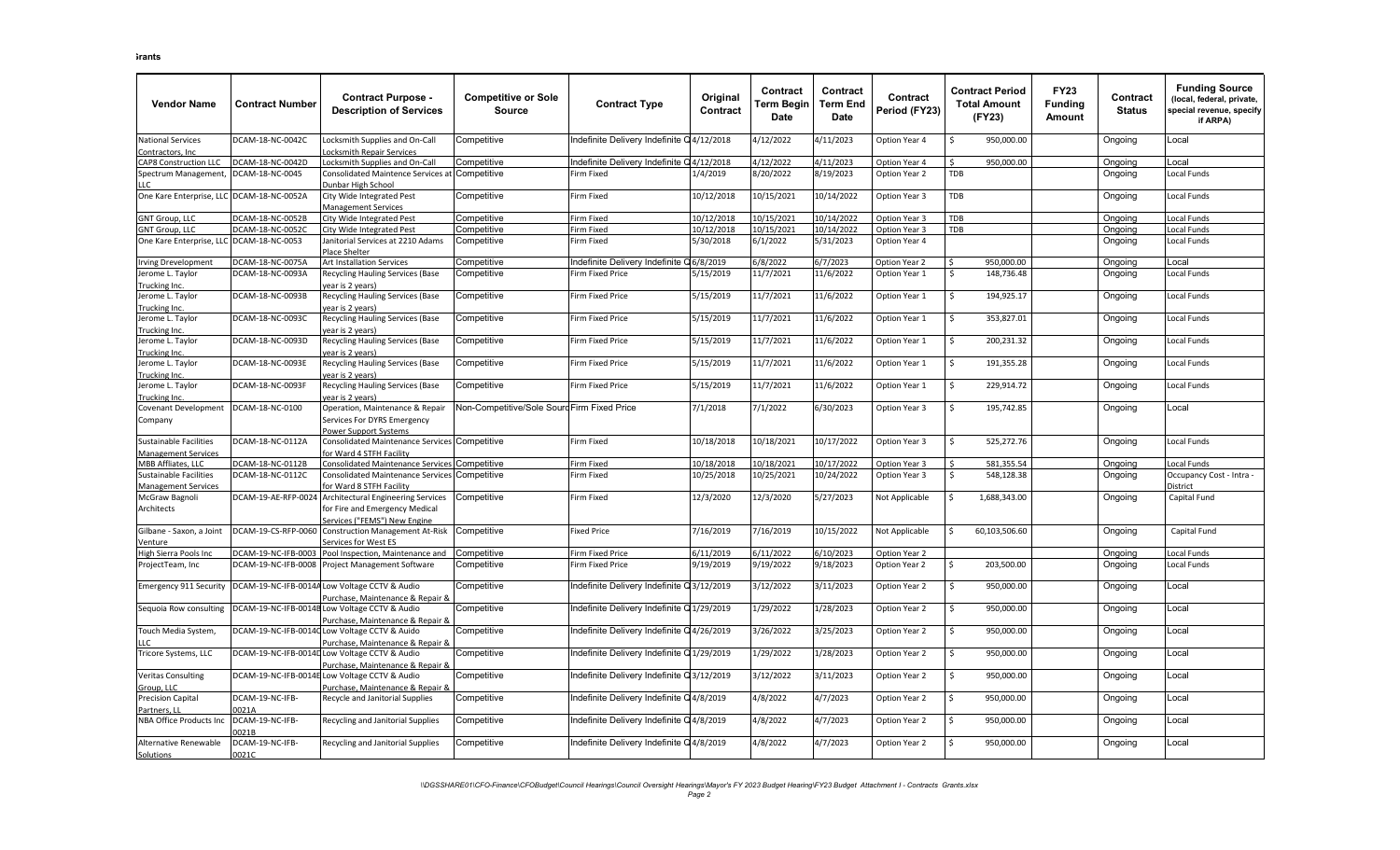| <b>Vendor Name</b>                                            | <b>Contract Number</b>          | <b>Contract Purpose -</b><br><b>Description of Services</b>                                   | <b>Competitive or Sole</b><br><b>Source</b> | <b>Contract Type</b>                                                | Original<br>Contract | Contract<br>Term Begin<br>Date | Contract<br><b>Term End</b><br><b>Date</b> | Contract<br>Period (FY23) | <b>Contract Period</b><br><b>Total Amount</b><br>(FY23) | <b>FY23</b><br><b>Funding</b><br><b>Amount</b> | Contract<br><b>Status</b> | <b>Funding Source</b><br>(local, federal, private,<br>special revenue, specify<br>if ARPA) |
|---------------------------------------------------------------|---------------------------------|-----------------------------------------------------------------------------------------------|---------------------------------------------|---------------------------------------------------------------------|----------------------|--------------------------------|--------------------------------------------|---------------------------|---------------------------------------------------------|------------------------------------------------|---------------------------|--------------------------------------------------------------------------------------------|
| Public Performance Mar                                        | DCAM-19-NC-RFP-<br>0004A        | <b>Energy and Utility Management</b><br><b>Support and Analysis</b>                           | Competitive                                 | ndefinite Delivery Indefinite Q8/13/2019                            |                      | 8/13/2022                      | 8/12/2023                                  | Option Year 2             | 950,000.00                                              |                                                | Ongoing                   | Local                                                                                      |
| New City Energy                                               | DCAM-19-NC-RFP-<br>004B         | <b>Energy and Utility Management</b><br><b>Support and Analysis</b>                           | Competitive                                 | ndefinite Delivery Indefinite                                       | Q10/1/2019           | 10/1/2022                      | 9/30/2023                                  | Option Year 2             | 950,000.00<br><sup>5</sup>                              |                                                | Ongoing                   | Local                                                                                      |
| <b>Impact Group</b>                                           | DCAM-19-NC-RFP-<br>0004C        | <b>Energy and Utility Management</b><br><b>Support and Analysis</b>                           | Competitive                                 | ndefinite Delivery Indefinite                                       | Q10/1/2019           | 10/1/2022                      | 9/30/2023                                  | Option Year 2             | 950,000.00                                              |                                                | Ongoing                   | .ocal                                                                                      |
| MBB Affliates, LLC                                            | OCAM-19-NC-RFP-<br>0005A        | <b>Consolidated Maintenance Services</b><br>for DHS's Short-Term Family                       | Competitive                                 | Firm Fixed                                                          | 8/19/2019            | 8/19/2022                      | 8/19/2023                                  | Option Year 2             | TDB                                                     |                                                | Ongoing                   | Occupancy Cost - Intra -<br>District                                                       |
| Spectrum Management<br>LLC                                    | DCAM-19-NC-RFP-<br>0005B        | Consolidated Maintenance Services Competitive<br>for DHS's Short-Term Family                  |                                             | Firm Fixed                                                          | 9/30/2019            | 10/1/2022                      | 9/30/2023                                  | Option Year 2             | TDB                                                     |                                                | Ongoing                   | Occupancy Cost - Intra -<br><b>District</b>                                                |
| RBK Construction, Inc.                                        | OCAM-19-NC-RFP-<br>005C         | Consolidated Maintenance Services Competitive<br>for DHS's Short-Term Family                  |                                             | Firm Fixed                                                          | 8/1/2019             | 8/1/2022                       | 7/31/2023                                  | Option Year 2             | TDB                                                     |                                                | Ongoing                   | - Occupancy Cost - Intra<br><b>District</b>                                                |
| Cinnovas Development<br>Group                                 | OCAM-19-NC-RFP-<br>006A         | Comprehensive Facility Condition<br>Assessment and Space Utilization                          | Competitive                                 | Indefinite Delivery Indefinite Q1/27/2020                           |                      | 7/31/2022                      | 7/30/2023                                  | Option Year 2             | 950,000.00                                              |                                                | Ongoing                   | .ocal                                                                                      |
| Hayat Brown LLC                                               | OCAM-19-NC-RFP-<br>006B         | Comprehensive Facility Condition<br>Assessment and Space Utilization                          | ompetitive:                                 | ndefinite Delivery Indefinite Q2/6/2020                             |                      | 7/31/2022                      | 7/30/2023                                  | Option Year 2             | 950,000.00<br>Ś                                         |                                                | Ongoing                   | .ocal                                                                                      |
| Mimar Ponte Mellor of<br>DC, Architects and<br>Engineers. LLC | OCAM-19-NC-RFP-<br>0006C        | Comprehensive Facility Condition<br>Assessment and Space Utilization<br>studies               | Competitive                                 | ndefinite Delivery Indefinite Q1/27/2020                            |                      | 7/31/2022                      | 7/30/2023                                  | Option Year 2             | 950,000.00<br>Ś                                         |                                                | Ongoing                   | Local                                                                                      |
| Spectrum Management<br>$\overline{1}$                         | CAM-19-NC-RFP-<br>006D          | Comprehensive Facility Condition<br>Assessment and Space Utilization                          | ompetitive:                                 | ndefinite Delivery Indefinite Q1/27/2020                            |                      | 7/31/2022                      | 7/30/2023                                  | Option Year 2             | Ś<br>950,000.00                                         |                                                | Ongoing                   | .ocal                                                                                      |
| <b>Collins Elevator Service</b>                               | DCAM-19-NC-RFP-<br>0007A        | Elevator, Escalator, Wheel Chair<br>ifts and Conveyances System                               | Competitive                                 | Firm Fixed                                                          | 11/21/2019           | 10/1/2022                      | 9/30/2023                                  | Option Year 2             | TDB                                                     |                                                | Ongoing                   | ocal Funds                                                                                 |
| Maryland Elevator<br>Services, Inc.                           | CAM-19-NC-RFP-<br>0007B         | Elevator, Escalator, Wheel Chair<br>ifts and Conveyances System                               | Competitive                                 | Firm Fixed                                                          | 12/17/2019           | 10/1/2022                      | 9/30/2023                                  | Option Year 2             | TDB                                                     |                                                | Ongoing                   | Local Funds                                                                                |
| Lightbox Energy, LLC                                          |                                 | DCAM-19-NC-RFP-0008 Smart Roof and Resilient<br>nfrastructure Services                        | Competitive                                 | ndefinite Delivery Indefinite                                       | Q8/22/2019           | 8/22/2022                      | 8/21/2023                                  | Option Year 2             | Ś<br>950,000.00                                         |                                                | Ongoing                   | Local                                                                                      |
| <b>CUBE HEERY Partners</b><br>oint Venture                    | DCAM-19-NC-RFP-0011             | Redevelopment St. Elizabeths East<br>ampus - Project Managemrnt                               | Competitive                                 | Labor Hour                                                          | 2/11/2020            | 2/11/2022                      | 2/10/2023                                  | Option Year 2             | TDB                                                     |                                                | Ongoing                   | Local Funds                                                                                |
| Metropolitan Rooling<br>Door                                  | OCAM-19-NC-SS-0002              | Maintenance, Repair and<br>Replacement Services of Garage,                                    |                                             | Non-Competitive/Sole Sourd Indefinite Delivery Indefinite Q2/8/2019 |                      | 10/1/2022                      | 9/30/2023                                  | Option Year 2             | Ś<br>950,000.00                                         |                                                | Ongoing                   | Local                                                                                      |
| <b>DLR Group</b>                                              | DCAM-20-AE-0005                 | <b>Architectural Engineering Services</b><br>for Anacostia Recreation Center at               | Competitive                                 | Firm Fixed Price                                                    | 7/29/2021            | 9/10/2020                      | 3/31/2023                                  | Not Applicable            | 1,568,807.00<br>Ś.                                      |                                                | Ongoing                   | Capital Fund                                                                               |
| <b>DLR</b> Group                                              | CAM-20-AE-0009                  | <b>Renovations Of Unified</b>                                                                 | Competitive                                 | Firm Fixed Price                                                    | 1/26/2020            | 1/26/2020                      | 11/10/2022                                 | Not Applicable            | 588,898.70                                              |                                                | Ongoing                   | Capital Fund                                                                               |
| Alphatec, PC                                                  | CAM-20-AE-0016                  | A/E Services for Patricia Handy                                                               | <b>Competitive</b>                          | <b>Firm Fixed Price</b>                                             | 5/13/2021            | 5/13/2021                      | 9/30/2022                                  | Not Applicable            | 322,000.00                                              |                                                | Ongoing                   | Capital Fund                                                                               |
| Alphatec PC                                                   | OCAM-20-AE-0018                 | ARCHITECTURAL/ENGINEERING<br>SERVICES FOR DYRS YOUTH<br><b>SERVICE CENTER EMERGENCY (YSC)</b> | Competitive                                 | Firm Fixed                                                          | 12/8/2021            | 12/8/2021                      | 3/20/2023                                  | Not Applicable            | Ŝ.<br>198,900.00                                        |                                                | Ongoing                   | Capital Fund                                                                               |
| Chiaramonte/ Coakley 8<br>Williams, Joint Venture.            | DCAM-20-CS-RFP-0014             | <b>Construction Management At-Risk</b><br>Services for Smothers Elementary<br>Schoo           | Competitive                                 | <b>Firm Fixed Price</b>                                             | 7/15/2021            | 1/1/2021                       | 10/15/2022                                 | Not Applicable            | 25,351,709.00<br>Ś                                      |                                                | Ongoing                   | Capital Fund                                                                               |
| Gilbane Building<br>Company                                   | DCAM-20-CS-RFP-0015             | <b>Construction Management At-Risk</b><br>Services for chool Within a School                  | Competitive                                 | Firm Fixed Price                                                    | 12/28/2020           | 9/23/2020                      | 9/15/2022                                  | Option Year 1             | 17,181,669.00                                           |                                                | Ongoing                   | Capital Fund                                                                               |
| MCN Build, Inc.                                               | DCAM-20-CS-RFP-0016             | Design-Build for Bard High School<br>arly College                                             | Competitive                                 | Firm Fixed Price                                                    | 7/9/2021             | 12/16/2020                     | 8/31/2023                                  | Not Applicable            | 81,890,593.92<br>Ŝ.                                     |                                                | Ongoing                   | Capital Fund                                                                               |
| MCN Build, Inc.                                               |                                 | DCAM-20-CS-RFP-0018 Design Build Services for Raymond<br><b>Elementary School</b>             | Competitive                                 | Firm Fixed Price/GMP                                                | 12/8/2021            | 6/25/2021                      | 1/12/2024                                  |                           | 7,460,070.00                                            |                                                | Ongoing                   |                                                                                            |
| GCS, Inc                                                      | DCAM-20-CS-RFP-0023             | <b>Construction Management At-Risk</b><br>Services for Arboretum Community                    | Competitive                                 | Firm Fixed Price                                                    | 9/14/2021            | 4/8/2021                       | 6/16/2022                                  | Option Year 1             | 9,243,275.00<br>Ś                                       |                                                | Ongoing                   | Capital Fund                                                                               |
| H.E.P. Construction, Inc                                      | DCAM-20-CS-RFQ-<br>0001A        | On-Call Construction, Repair &<br>Replacement (CRR) Services                                  | Competitive                                 | Indefinite Delivery Indefinite Q 11/16/2020                         |                      | 11/16/2021                     | 11/15/2022                                 | Option Year 2             | 990,000.00<br>ς.                                        |                                                | Ongoing                   | TBD                                                                                        |
| <b>Ceystone Plus</b><br>Construction                          | <b>DCAM-20-CS-RFO-</b><br>001AA | On-Call Construction, Repair &<br><b>Replacement (CRR) Services</b>                           | Competitive                                 | Indefinite Delivery Indefinite Q8/12/2021                           |                      | 8/12/2022                      | 3/11/2023                                  | Option Year 1             | 5,000,000.00                                            |                                                | Ongoing                   | TBD                                                                                        |
| Constructure, LLC                                             | DCAM-20-CS-RFQ-<br>001AB        | On-Call Construction, Repair &<br>Replacement (CRR) Services                                  | Competitive                                 | Indefinite Delivery Indefinite Q9/21/2021                           |                      | 9/21/2022                      | 9/20/2023                                  | Option Year 1             | 5,000,000.00                                            |                                                | Ongoing                   | TBD                                                                                        |
| Mo Construction                                               | DCAM-20-CS-RFQ-<br>0001AC       | On-Call Construction, Repair &<br>Replacement (CRR) Services                                  | Competitive                                 | ndefinite Delivery Indefinite Q12/27/2021                           |                      | 12/27/2021                     | 12/26/2022                                 | Base Year                 | 5,000,000.00                                            |                                                | Ongoing                   | TBD                                                                                        |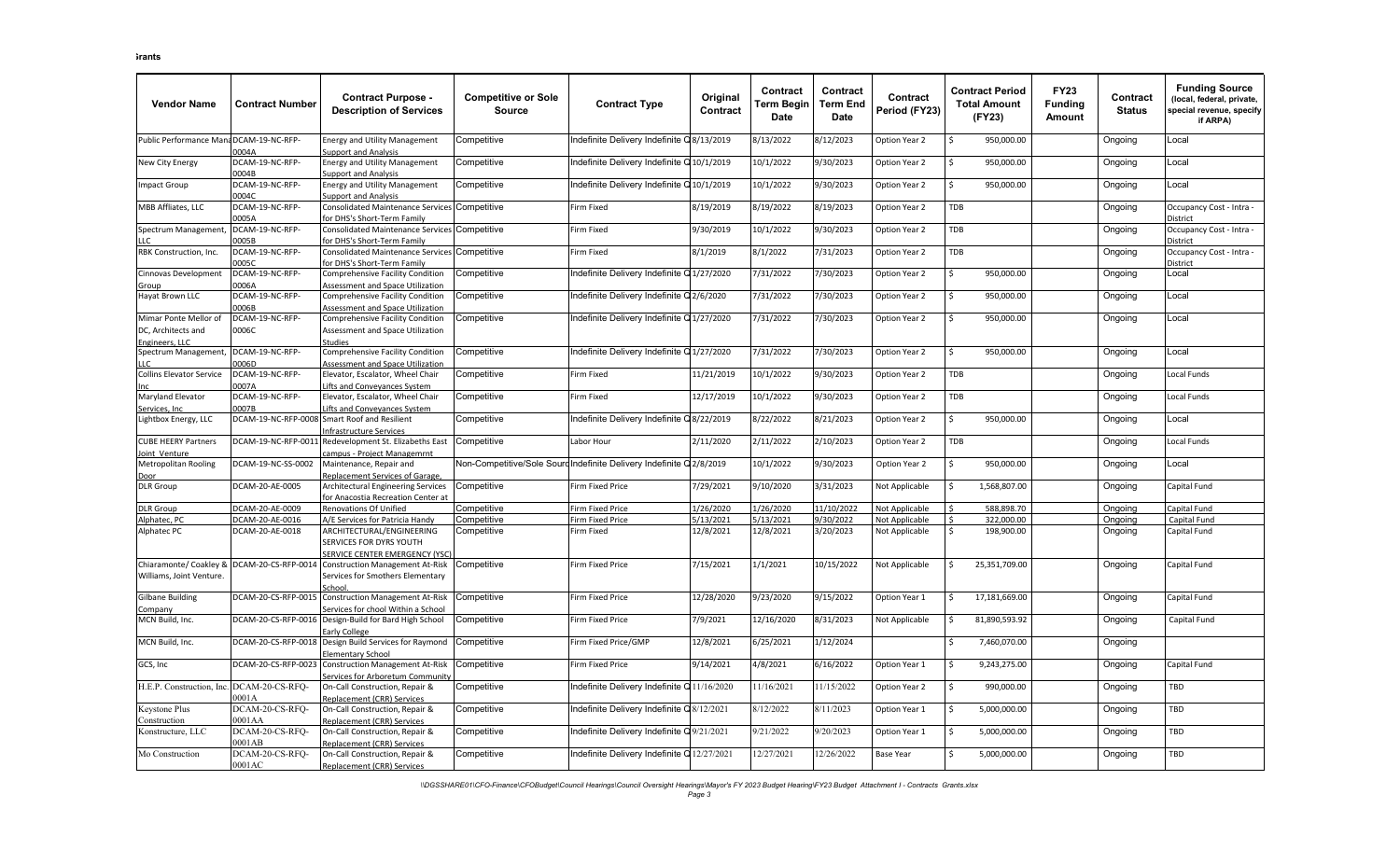| <b>Vendor Name</b>                                 | <b>Contract Number</b>    | <b>Contract Purpose -</b><br><b>Description of Services</b>  | <b>Competitive or Sole</b><br><b>Source</b> | <b>Contract Type</b>                        | Original<br>Contract | <b>Contract</b><br>Term Begin<br>Date | Contract<br><b>Term End</b><br>Date | Contract<br>Period (FY23) | <b>Contract Period</b><br><b>Total Amount</b><br>(FY23) | <b>FY23</b><br><b>Funding</b><br>Amount | Contract<br><b>Status</b> | <b>Funding Source</b><br>(local, federal, private,<br>special revenue, specify<br>if ARPA) |
|----------------------------------------------------|---------------------------|--------------------------------------------------------------|---------------------------------------------|---------------------------------------------|----------------------|---------------------------------------|-------------------------------------|---------------------------|---------------------------------------------------------|-----------------------------------------|---------------------------|--------------------------------------------------------------------------------------------|
| North Arrow Inc                                    | DCAM-20-CS-RFQ-<br>0001AD | On-Call Construction, Repair &<br>Replacement (CRR) Services | Competitive                                 | ndefinite Delivery Indefinite Q 12/27/2021  |                      | 12/27/2021                            | 12/26/2022                          | Base Year                 | 5,000,000.00<br>S                                       |                                         | Ongoing                   | TBD                                                                                        |
| Protec Construction, Inc                           | DCAM-20-CS-RFQ-<br>0001AF | On-Call Construction, Repair &<br>Replacement (CRR) Services | Competitive                                 | Indefinite Delivery Indefinite Q9/21/2021   |                      | 9/21/2022                             | 9/20/2023                           | Option Year 1             | 5,000,000.00<br>\$                                      |                                         | Ongoing                   | TBD                                                                                        |
| SPD Contracting Inc                                | DCAM-20-CS-RFQ-<br>0001AI | On-Call Construction, Repair &<br>Replacement (CRR) Services | Competitive                                 | ndefinite Delivery Indefinite Q8/12/2021    |                      | 8/12/2022                             | 8/11/2023                           | Option Year 1             | 5,000,000.00                                            |                                         | Ongoing                   | TBD                                                                                        |
| Alternatives Renewable<br>Solutions, LLC           | DCAM-20-CS-RFQ-<br>0001B  | On-Call Construction, Repair &<br>Replacement (CRR) Services | Competitive                                 | Indefinite Delivery Indefinite Q11/16/2020  |                      | 11/16/2021                            | 11/15/2022                          | Option Year 2             | Ŝ.<br>990,000.00                                        |                                         | Ongoing                   | TBD                                                                                        |
| Allstate Floors of DC,<br>LLC                      | DCAM-20-CS-RFQ-<br>0001C  | On-Call Construction, Repair &<br>Replacement (CRR) Services | Competitive                                 | ndefinite Delivery Indefinite Q 12/31/2020  |                      | 12/30/2021                            | 12/30/2022                          | Option Year 1             | Ŝ.<br>990,000.00                                        |                                         | Ongoing                   | TBD                                                                                        |
| General Services Inc.                              | DCAM-20-CS-RFQ-<br>0001D  | On-Call Construction Repair &<br>Replacement (CRR) Services  | Competitive                                 | ndefinite Delivery Indefinite Q11/13/2020   |                      | 11/13/2021                            | 11/12/2022                          | Option Year 2             | Ŝ.<br>990,000.00                                        |                                         | Ongoing                   | TBD                                                                                        |
| <b>SWANN</b> Construction,                         | DCAM-20-CS-RFQ-<br>0001E  | On-Call Construction, Repair &<br>Replacement (CRR) Services | Competitive                                 | Indefinite Delivery Indefinite Q 11/13/2020 |                      | 11/13/2021                            | 11/12/2022                          | Option Year 2             | \$<br>990,000.00                                        |                                         | Ongoing                   | TBD                                                                                        |
| Advanced Air<br>Mechanical Systems,<br>Inc. (AAMS) | DCAM-20-CS-RFO-<br>0001F  | On-Call Construction, Repair &<br>Replacement (CRR) Services | Competitive                                 | ndefinite Delivery Indefinite Q11/16/2020   |                      | 11/16/2021                            | 11/15/2022                          | Option Year 2             | \$<br>990,000.00                                        |                                         | Ongoing                   | TBD                                                                                        |
| Federal Contractors Inc                            | DCAM-20-CS-RFO-<br>0001G  | On-Call Construction, Repair &<br>Replacement (CRR) Services | Competitive                                 | Indefinite Delivery Indefinite Q11/13/2020  |                      | 11/13/2021                            | 11/12/2022                          | Option Year 2             | \$<br>990,000.00                                        |                                         | Ongoing                   | TBD                                                                                        |
| <b>IIU</b> Consulting Institute,<br>Inc            | DCAM-20-CS-RFQ-<br>0001H  | On-Call Construction, Repair &<br>Replacement (CRR) Services | Competitive                                 | ndefinite Delivery Indefinite Q11/30/2020   |                      | 11/30/2021                            | 11/29/2022                          | Option Year 2             | 990,000.00<br>Ŝ.                                        |                                         | Ongoing                   | TBD                                                                                        |
| <b>Bennett Group</b>                               | DCAM-20-CS-RFQ-<br>00011  | On-Call Construction, Repair &<br>eplacement (CRR) Services  | Competitive                                 | Indefinite Delivery Indefinite Q12/31/2020  |                      | 12/30/2021                            | 12/30/2022                          | Option Year 1             | 990,000.00<br>Ŝ.                                        |                                         | Ongoing                   | TBD                                                                                        |
| Chiaramonte<br><b>Construction Company</b>         | DCAM-20-CS-RFQ-<br>0001J  | On-Call Construction, Repair &<br>Replacement (CRR) Services | Competitive                                 | ndefinite Delivery Indefinite Q12/21/2020   |                      | 12/30/2021                            | 12/20/2022                          | Option Year 1             | <sup>\$</sup><br>990,000.00                             |                                         | Ongoing                   | TBD                                                                                        |
| Cinnavas Development<br>Group, LLC                 | DCAM-20-CS-RFQ-<br>0001K  | On-Call Construction, Repair &<br>Replacement (CRR) Services | Competitive                                 | Indefinite Delivery Indefinite Q12/31/2020  |                      | 12/30/2021                            | 12/30/2025                          | Option Year 1             | Ŝ.<br>990,000.00                                        |                                         | Ongoing                   | TBD                                                                                        |
| <b>District Veterans</b><br>Contracting, Inc.      | DCAM-20-CS-RFQ-<br>0001L  | On-Call Construction, Repair &<br>eplacement (CRR) Services  | Competitive                                 | ndefinite Delivery Indefinite Q 12/21/2020  |                      | 12/21/2020                            | 12/20/2022                          | Option Year 1             | 5,000,000.00<br>Ś                                       |                                         | Ongoing                   | TBD                                                                                        |
| Consys, Inc.                                       | DCAM-20-CS-RFQ-<br>0001M  | On-Call Construction, Repair &<br>Replacement (CRR) Services | Competitive                                 | Indefinite Delivery Indefinite Q 12/21/2020 |                      | 12/21/2021                            | 12/20/2022                          | Option Year 1             | \$.<br>990,000.00                                       |                                         | Ongoing                   | TBD                                                                                        |
| <b>Broughton Construction</b><br>Company, LLC      | DCAM-20-CS-RFQ-<br>0001N  | On-Call Construction, Repair &<br>Replacement (CRR) Services | Competitive                                 | Indefinite Delivery Indefinite Q12/21/2020  |                      | 12/21/2021                            | 12/20/2022                          | Option Year 1             | 990,000.00<br>Ŝ.                                        |                                         | Ongoing                   | TBD                                                                                        |
| Capital Construction<br>Group, LLC                 | DCAM-20-CS-RFO-<br>0001O  | On-Call Construction, Repair &<br>Replacement (CRR) Services | Competitive                                 | Indefinite Delivery Indefinite Q3/26/2021   |                      | 3/26/2022                             | 3/25/2023                           | Option Year 1             | Ŝ.<br>5,000,000.00                                      |                                         | Ongoing                   | TBD                                                                                        |
| Bedd Group                                         | DCAM-20-CS-RFQ-<br>0001P  | On-Call Construction, Repair &<br>Replacement (CRR) Services | Competitive                                 | Indefinite Delivery Indefinite Q12/21/2020  |                      | 12/21/2021                            | 12/20/2022                          | Option Year 1             | 990,000.00<br>Ŝ.                                        |                                         | Ongoing                   | TBD                                                                                        |
| Citadel Firm                                       | DCAM-20-CS-RFQ-<br>0001O  | On-Call Construction, Repair &<br>Replacement (CRR) Services | Competitive                                 | ndefinite Delivery Indefinite Q2/16/2021    |                      | 2/16/2022                             | 2/15/2023                           | Option Year 1             | 5,000,000.00<br>Ś                                       |                                         | Ongoing                   | TBD                                                                                        |
| Citadel Development<br>LС                          | DCAM-20-CS-RFO-<br>0001R  | On-Call Construction, Repair &<br>eplacement (CRR) Services  | Competitive                                 | Indefinite Delivery Indefinite Q12/21/2020  |                      | 12/21/2021                            | 12/20/2022                          | Option Year 1             | \$<br>990,000.00                                        |                                         | Ongoing                   | TBD                                                                                        |
| <b>Blue Skye Construction</b>                      | DCAM-20-CS-RFQ-<br>0001S  | On-Call Construction, Repair &<br>Replacement (CRR) Services | Competitive                                 | ndefinite Delivery Indefinite Q 12/21/2020  |                      | 12/21/2021                            | 12/20/2022                          | Option Year 1             | 990,000.00<br>Ŝ.                                        |                                         | Ongoing                   | TBD                                                                                        |
| Atmos Solutions, Inc.                              | DCAM-20-CS-RFQ-<br>0001T  | On-Call Construction, Repair &<br>Replacement (CRR) Services | Competitive                                 | Indefinite Delivery Indefinite Q12/31/2020  |                      | 12/30/2021                            | 12/30/2022                          | Option Year 1             | 990,000.00<br>\$                                        |                                         | Ongoing                   | TBD                                                                                        |
| City Construction, LLC                             | DCAM-20-CS-RFO-<br>0001U  | On-Call Construction, Repair &<br>Replacement (CRR) Services | Competitive                                 | ndefinite Delivery Indefinite Q12/31/2020   |                      | 12/30/2021                            | 12/30/2022                          | Option Year 1             | 990,000.00<br>Ŝ.                                        |                                         | Ongoing                   | TBD                                                                                        |
| DC General<br>Construction                         | DCAM-20-CS-RFQ-<br>0001V  | On-Call Construction, Repair &<br>Replacement (CRR) Services | Competitive                                 | ndefinite Delivery Indefinite Q 12/31/2020  |                      | 12/30/2021                            | 12/30/2022                          | Option Year 1             | 990,000.00<br>Ś                                         |                                         | Ongoing                   | TBD                                                                                        |
| Green Construction<br>Services Group LLC           | DCAM-20-CS-RFQ-<br>0001W  | On-Call Construction, Repair &<br>eplacement (CRR) Services  | Competitive                                 | Indefinite Delivery Indefinite Q6/17/2021   |                      | 6/17/2022                             | 6/16/2023                           | Option Year 1             | 5,000,000.00<br>Ś                                       |                                         | Ongoing                   | TBD                                                                                        |
| <b>Irving Development</b>                          | DCAM-20-CS-RFQ-<br>0001X  | On-Call Construction, Repair &<br>Replacement (CRR) Services | Competitive                                 | ndefinite Delivery Indefinite Q7/8/2021     |                      | 7/8/2022                              | 7/7/2023                            | Option Year 1             | 5,000,000.00<br>Ŝ.                                      |                                         | Ongoing                   | TBD                                                                                        |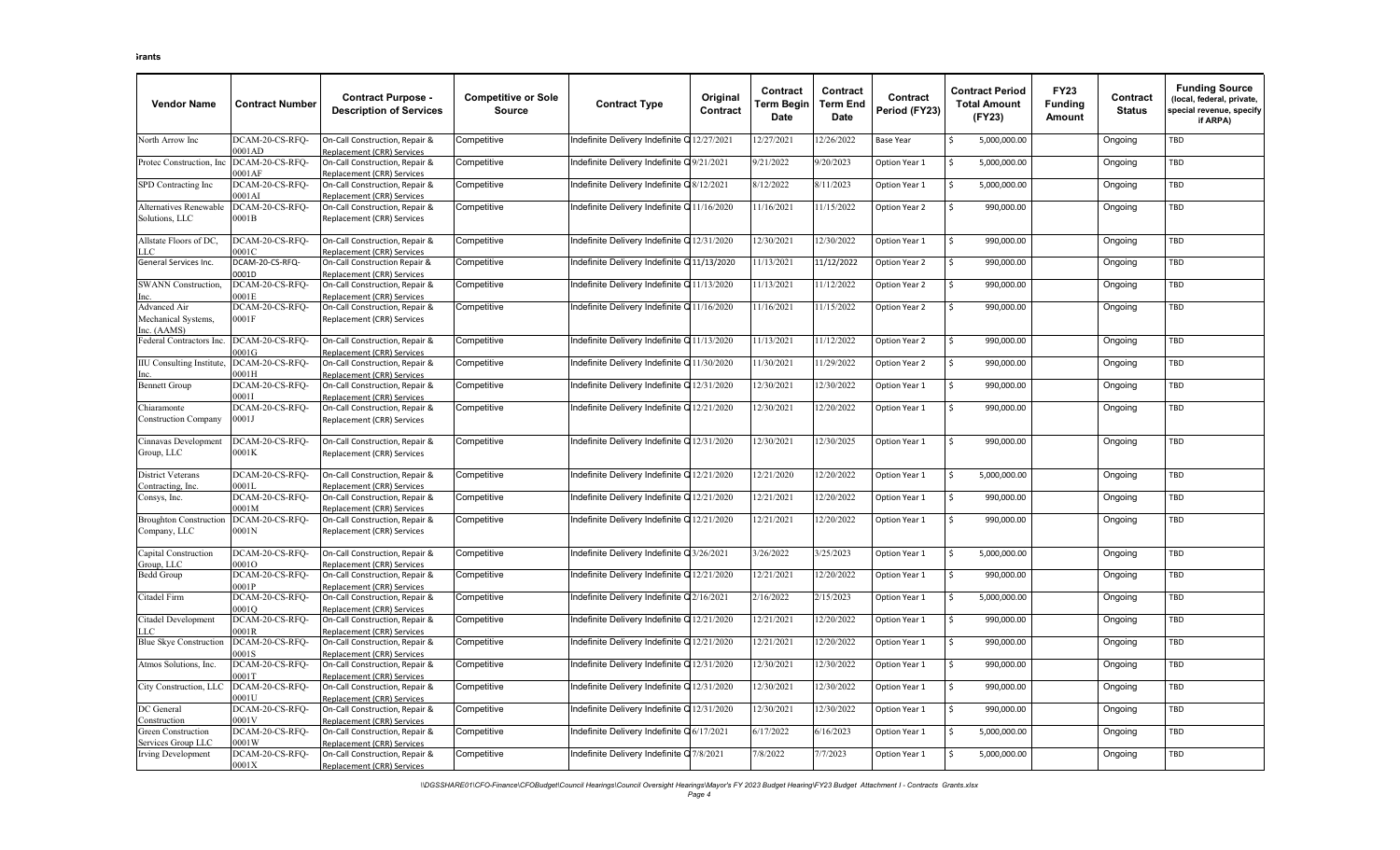| <b>Vendor Name</b>                                | <b>Contract Number</b>           | <b>Contract Purpose -</b><br><b>Description of Services</b>                                | <b>Competitive or Sole</b><br><b>Source</b> | <b>Contract Type</b>                       | Original<br>Contract | Contract<br>Term Begin<br>Date | Contract<br><b>Term End</b><br><b>Date</b> | Contract<br>Period (FY23) | <b>Contract Period</b><br><b>Total Amount</b><br>(FY23) | <b>FY23</b><br><b>Funding</b><br>Amount | Contract<br><b>Status</b> | <b>Funding Source</b><br>(local, federal, private,<br>special revenue, specify<br>if ARPA) |
|---------------------------------------------------|----------------------------------|--------------------------------------------------------------------------------------------|---------------------------------------------|--------------------------------------------|----------------------|--------------------------------|--------------------------------------------|---------------------------|---------------------------------------------------------|-----------------------------------------|---------------------------|--------------------------------------------------------------------------------------------|
| Janey Construction                                | DCAM-20-CS-RFO-                  | On-Call Construction, Repair &                                                             | Competitive                                 | Indefinite Delivery Indefinite Q7/8/2021   |                      | 7/8/2022                       | 7/7/2023                                   | Option Year 1             | 5,000,000.00<br>Ŝ.                                      |                                         | Ongoing                   | TBD                                                                                        |
| Management DC, Inc<br>Kadcon Corporation          | 0001Y<br>DCAM-20-CS-RFQ-<br>001Z | Replacement (CRR) Services<br>On-Call Construction, Repair &<br>Replacement (CRR) Services | Competitive                                 | Indefinite Delivery Indefinite Q 8/12/2021 |                      | 8/12/2022                      | 8/11/2023                                  | Option Year 1             | 5,000,000.00                                            |                                         | Ongoing                   | TBD                                                                                        |
| AAA Complete Building                             | DCAM-20-CS-RFQ-                  | BOA IDIQ for HVAC Systems                                                                  | Competitive                                 | ndefinite Delivery Indefinite Q6/5/2020    |                      | 6/5/2022                       | 6/4/2023                                   | Option Year 2             | 10,000,000.00                                           |                                         | Ongoing                   | TBD                                                                                        |
| Services Inc<br>GCS, Inc. dba GCS-Sigal           | 002A<br>OCAM-20-CS-RFQ-          | Maintenance, replacement and<br>BOA IDIQ for HVAC Systems                                  | Competitive                                 | Indefinite Delivery Indefinite Q6/5/2020   |                      | 6/5/2022                       | 6/4/2023                                   | Option Year 2             | 10,000,000.00                                           |                                         | Ongoing                   | TBD                                                                                        |
| W.L. Gary Company, Inc                            | 002B<br>DCAM-20-CS-RFQ-<br>0002C | Maintenance, replacement and<br>BOA IDIQ for HVAC Systems<br>Maintenance, replacement and  | Competitive                                 | ndefinite Delivery Indefinite Q6/5/2020    |                      | 6/5/2022                       | 6/4/2025                                   | Option Year 2             | Ś<br>10,000,000.00                                      |                                         | Ongoing                   | TBD                                                                                        |
| Harvey W. Hottel Inc                              | DCAM-20-CS-RFQ-<br>0002D         | BOA IDIQ for HVAC Systems<br>Maintenance, replacement and                                  | Competitive                                 | ndefinite Delivery Indefinite Q6/5/2020    |                      | 6/5/2022                       | 6/4/2025                                   | Option Year 2             | \$<br>10,000,000.00                                     |                                         | Ongoing                   | TBD                                                                                        |
| RSC Electrical &<br><b>Mechanical Contractors</b> | DCAM-20-CS-RFQ-0002              | BOA IDIQ for HVAC Systems<br>Maintenance, replacement and<br>nstallation Services          | Competitive                                 | Indefinite Delivery Indefinite Q6/5/2020   |                      | 6/5/2022                       | 6/4/2025                                   | Option Year 2             | 10,000,000.00<br>Ŝ.                                     |                                         | Ongoing                   | TBD                                                                                        |
| American Combustion<br>ndustries                  | DCAM-20-CS-RFQ-<br>0002F         | BOA IDIQ for HVAC Syste,s<br>Maintenance, replacement and                                  | Competitive                                 | ndefinite Delivery Indefinite Q6/8/2020    |                      | 6/5/2022                       | 6/4/2025                                   | Option Year 2             | Ś<br>10,000,000.00                                      |                                         | Ongoing                   | TBD                                                                                        |
| Johnson Controls Inc                              | DCAM-20-CS-RFQ-<br>002G          | BOA IDIQ for HVAC Systems<br>Maintenance, replacement and                                  | Competitive                                 | Indefinite Delivery Indefinite Q7/23/2020  |                      | 7/23/2022                      | 7/22/2023                                  | Option Year 2             | Ś<br>10,000,000.00                                      |                                         | Ongoing                   | TBD                                                                                        |
| Cinnovas Development<br><u>Group</u>              | OCAM-20-CS-RFQ-<br>100021        | <b>BOA IDIQ for HVAC Systems</b><br>Maintenance, replacement and                           | Competitive                                 | Indefinite Delivery Indefinite Q7/1/2021   |                      | 7/1/2022                       | 6/30/2023                                  | Option Year 1             | 10,000,000.00                                           |                                         | Ongoing                   | TBD                                                                                        |
| American Construct, LLC                           | DCAM-20-CS-RFQ-0002              | BOA IDIQ for HVAC Systems<br>Maintenance, replacement and                                  | Competitive                                 | ndefinite Delivery Indefinite Q12/31/2020  |                      | 12/31/2021                     | 12/30/2022                                 | Option Year 1             | \$<br>990,000.00                                        |                                         | Ongoing                   | TBD                                                                                        |
| Protec Construction, Inc                          | DCAM-20-CS-RFQ-<br>002M          | <b>BOA IDIQ for HVAC Systems</b><br>Maintenance, replacement and                           | Competitive                                 | Indefinite Delivery Indefinite Q12/31/2020 |                      | 12/31/2021                     | 12/30/2022                                 | Option Year 1             | Ś.<br>990,000.00                                        |                                         | Ongoing                   | TBD                                                                                        |
| Adrian L. Merton                                  | DCAM-20-CS-RFQ-<br>002N          | BOA IDIQ for HVAC Systems<br>Maintenance, replacement and                                  | Competitive                                 | ndefinite Delivery Indefinite Q1/12/2021   |                      | 1/12/2022                      | 1/11/2023                                  | Option Year 1             | 990,000.00<br>Ś                                         |                                         | Ongoing                   | TBD                                                                                        |
| <b>RBK-BV Joint Venture</b>                       | DCAM-20-CS-RFQ-0002              | BOA IDIQ for HVAC Systems<br>Aaintenance, replacement and                                  | Competitive                                 | Indefinite Delivery Indefinite Q 3/26/2021 |                      | 3/26/2022                      | 3/25/2023                                  | Option Year 1             | 10,000,000.00<br>Ś.                                     |                                         | Ongoing                   | TBD                                                                                        |
| Advanced Air<br>Mechanical Systems, Inc           | DCAM-20-CS-RFQ-0002              | BOA IDIQ for HVAC Systems<br>Maintenance, replacement and<br>nstallation Services          | Competitive                                 | ndefinite Delivery Indefinite Q12/31/2020  |                      | 12/31/2021                     | 12/20/2022                                 | Option Year 1             | 990,000.00<br>Ś                                         |                                         | Ongoing                   | TBD                                                                                        |
| DLR Group of DC, P.C                              | DCAM-20-NC-CA-0003               | Creation of Strategic Energy<br>Management Action Plan                                     | Competitive                                 | Firm Fixed Price                           | 3/17/2020            | 10/1/2022                      | 9/30/2023                                  | Option Year 2             | Ś<br>151,300.00                                         |                                         | Ongoing                   | acilities Operations<br><b>MGMT Admin</b>                                                  |
| <b>Piney Bowes</b>                                | DCAM-20-NC-GSA-<br>1007          | Postage Metering Equipment and<br>Preventive Maintenance Services                          | Competitive                                 | <b>Firm Fixed Price</b>                    | 2/12/2020            | 2/13/2022                      | 2/12/2023                                  | Option Year 2             | \$<br>22,846.68                                         |                                         | Ongoing                   | Local Funds                                                                                |
| F&L Consruction Inc.                              | DCAM-20-NC-IFB-0002              | Organics Collection and Disposal<br>iervices                                               | Competitive                                 | irm Fixed Price                            | 1/30/2020            | 1/30/2022                      | 1/29/2023                                  | Option Year 2             | TDB                                                     |                                         | Ongoing                   | ntra-District                                                                              |
| Millennium Pool and<br>Spa, LLC                   | DCAM-20-NC-IFB-0008              | Spray Parks and Pont<br>Maintennance and Repair Services                                   | Competitive                                 | Firm Fixed                                 | 5/7/2020             | 10/1/2022                      | 9/30/2023                                  | Option Year 2             | TDB                                                     |                                         | Ongoing                   | Local Funds                                                                                |
| <b>National Service</b><br>Contractors            | DCAM-20-NC-RFP-<br>0001A         | Comprehensive City - Wide<br>andscaping Maintenace and                                     | Competitive                                 | Firm Fixed                                 | 5/29/2020            | 6/1/2022                       | 5/31/2023                                  | Option Year 2             | TDB                                                     |                                         | Ongoing                   | Local Funds                                                                                |
| Lamay B. Adams DBA<br>Daylily Landscaping LLC     | DCAM-20-NC-RFP-<br>0001B         | Comprehensive City - Wide<br>andscaping Maintenace and<br>upplemental Landscaping Services | Competitive                                 | Firm Fixed                                 | 5/29/2020            | 6/1/2022                       | 5/31/2023                                  | Option Year 2             | TDB                                                     |                                         | Ongoing                   | Local Funds                                                                                |
| <b>G-Sida General Services</b>                    | OCAM-20-NC-RFP-<br>0001C         | Comprehensive City - Wide<br>andscaping Maintenace and                                     | Competitive                                 | Firm Fixed                                 | 5/29/2020            | 6/1/2022                       | 5/31/2023                                  | Option Year 2             | TDB                                                     |                                         | Ongoing                   | Local Funds                                                                                |
| RBK Construction, Inc.                            | DCAM-20-NC-RFP-<br>0001D         | Comprehensive City - Wide<br>andscaping Maintenace and                                     | Competitive                                 | Firm Fixed                                 | 5/29/2020            | 6/1/2022                       | 5/31/2023                                  | Option Year 2             | TDB                                                     |                                         | Ongoing                   | Local Funds                                                                                |
| <b>GNT Group, LLC</b>                             | DCAM-20-NC-RFP-<br>0001E         | Comprehensive City - Wide<br>andscaping Maintenace and                                     | Competitive                                 | Firm Fixed                                 | 5/29/2020            | 6/1/2022                       | 5/31/2023                                  | Option Year 2             | TDB                                                     |                                         | Ongoing                   | Local Funds                                                                                |
| <b>G-Side General Services</b>                    | DCAM-20-NC-RFP-0002              | Comprehensive Services for the<br><b>YRS Youth Services Center Facility</b>                | Competitive                                 | Cost Plus Fixed Price                      | 12/31/2019           | 10/1/2022                      | 9/30/2023                                  | Option Year 2             | TDB                                                     |                                         | Ongoing                   | Local Funds                                                                                |
| A2 Services, Inc                                  | DCAM-20-NC-RFP-0007              | Third Party Quality Assurance<br>ervices - Category #1                                     | Competitive                                 | Indefinite Delivery Indefinite Q10/7/2020  |                      | 10/7/2022                      | 10/6/2023                                  | Option Year 2             | Ś.<br>950,000.00                                        |                                         | Ongoing                   | Capital Fund                                                                               |
| <b>AECOM Technical</b><br>Services, Inc.          | DCAM-20-NC-RFP-0007<br>1 B       | Third Party Quality Assurance<br>Services - Category #1                                    | Competitive                                 | ndefinite Delivery Indefinite Q 10/7/2020  |                      | 10/7/2022                      | 10/6/2023                                  | Option Year 2             | <sup>\$</sup><br>950,000.00                             |                                         | Ongoing                   | Capital Fund                                                                               |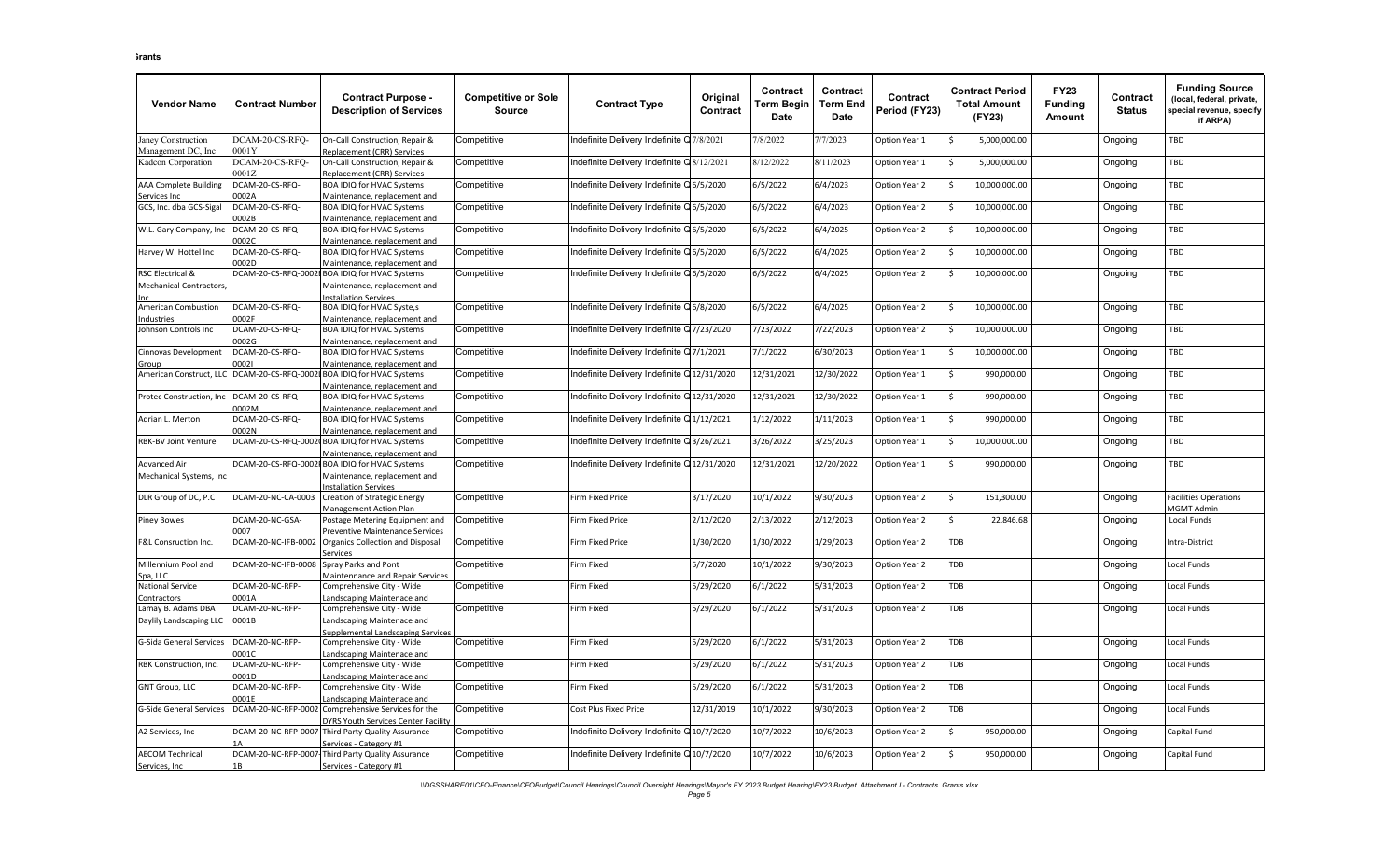| <b>Vendor Name</b>                                                   | <b>Contract Number</b>     | <b>Contract Purpose -</b><br><b>Description of Services</b>                                                                   | <b>Competitive or Sole</b><br><b>Source</b> | <b>Contract Type</b>                        | Original<br>Contract | Contract<br>Term Begin<br>Date | Contract<br><b>Term End</b><br>Date | Contract<br>Period (FY23) | <b>Contract Period</b><br><b>Total Amount</b><br>(FY23) | <b>FY23</b><br><b>Funding</b><br>Amount | Contract<br><b>Status</b> | <b>Funding Source</b><br>(local, federal, private,<br>special revenue, specify<br>if ARPA) |
|----------------------------------------------------------------------|----------------------------|-------------------------------------------------------------------------------------------------------------------------------|---------------------------------------------|---------------------------------------------|----------------------|--------------------------------|-------------------------------------|---------------------------|---------------------------------------------------------|-----------------------------------------|---------------------------|--------------------------------------------------------------------------------------------|
| Allen & Shariff<br>Engineering, LLC                                  |                            | DCAM-20-NC-RFP-0007-Third Party Quality Assurance<br>Services - Category #1                                                   | Competitive                                 | ndefinite Delivery Indefinite Q10/7/2020    |                      | 10/7/2022                      | 10/6/2023                           | Option Year 2             | Ś<br>950,000.00                                         |                                         | Ongoing                   | Capital Fund                                                                               |
| <b>Global Engineering</b><br>Solutions of Washington                 | 1D                         | DCAM-20-NC-RFP-0007-Third Party Quality Assurance<br>Services - Category #1<br>Commissioning Services For LEED                | Competitive                                 | ndefinite Delivery Indefinite Q10/7/2020    |                      | 10/7/2022                      | 10/6/2023                           | Option Year 2             | Ś<br>950,000.00                                         |                                         | Ongoing                   | Capital Fund                                                                               |
| Jacobs Engineering<br>Group Inc.                                     |                            | DCAM-20-NC-RFP-0007-Third Party Quality Assurance<br>Services - Category #1                                                   | Competitive                                 | ndefinite Delivery Indefinite Q10/7/2020    |                      | 10/7/2022                      | 10/6/2023                           | Option Year 2             | \$<br>950,000.00                                        |                                         | Ongoing                   | Capital Fund                                                                               |
| KtA Group, Inc.                                                      |                            | DCAM-20-NC-RFP-0007-Third Party Quality Assurance<br>ervices - Category #1                                                    | Competitive                                 | Indefinite Delivery Indefinite Q1/2/2021    |                      | 1/2/2022                       | 1/1/2023                            | Option Year 1             | 950,000.00<br>Ś                                         |                                         | Ongoing                   | Capital Fund                                                                               |
| DMY Capitol, LLC                                                     | DCAM-20-NC-RFP-0007        | Third Party Quality Assurance<br>Services - Category #2 Construction<br>Materials Testing (Special                            | Competitive                                 | ndefinite Delivery Indefinite Q 10/12/2020  |                      | 10/12/2022                     | 10/11/2023                          | Option Year 2             | Ś<br>950,000.00                                         |                                         | Ongoing                   | Capital Fund                                                                               |
| Dulles Geotechnical and<br><b>Material Testing</b><br>Services. Inc. | 2B                         | DCAM-20-NC-RFP-0007-Third Party Quality Assurance<br>Services - Category #2 Construction<br>Materials Testing (Special        | Competitive                                 | ndefinite Delivery Indefinite Q10/16/2020   |                      | 10/16/2022                     | 10/15/2023                          | Option Year 2             | Ś.<br>950,000.00                                        |                                         | Ongoing                   | Capital Fund                                                                               |
| <b>ECS Capitol Services</b><br><b>PLLC</b>                           | 2C                         | DCAM-20-NC-RFP-0007-Third Party Quality Assurance<br>Services - Category #2 Construction<br><b>Materials Testing (Special</b> | Competitive                                 | ndefinite Delivery Indefinite Q10/8/2020    |                      | 10/8/2022                      | 10/7/2023                           | Option Year 2             | \$<br>950,000.00                                        |                                         | Ongoing                   | Capital Fund                                                                               |
| FMC & Associates, LLC                                                | 2D.                        | DCAM-20-NC-RFP-0007-Third Party Quality Assurance<br>Services - Category #2 Construction<br>Materials Testing (Special        | Competitive                                 | Indefinite Delivery Indefinite Q10/26/2020  |                      | 10/26/2022                     | 10/25/2023                          | Option Year 2             | Ś<br>950,000.00                                         |                                         | Ongoing                   | Capital Fund                                                                               |
| Hillis-Carnes Capitol<br>Services, PLLC                              | 2E                         | DCAM-20-NC-RFP-0007-Third Party Quality Assurance<br>Services - Category #2 Construction<br>Materials Testing (Special        | Competitive                                 | ndefinite Delivery Indefinite Q10/16/2020   |                      | 10/16/2021                     | 10/15/2022                          | Option Year 2             | \$<br>950,000.00                                        |                                         | Ongoing                   | Capital Fund                                                                               |
| <b>MTI Engineering Testing</b>                                       |                            | DCAM-20-NC-RFP-0007-Third Party Quality Assurance<br>Services - Category #2 Construction<br><b>Materials Testing (Special</b> | Competitive                                 | ndefinite Delivery Indefinite Q10/7/2020    |                      | 10/7/2021                      | 10/6/2022                           | Option Year 2             | \$<br>950,000.00                                        |                                         | Ongoing                   | Capital Fund                                                                               |
| Soil and Land Use<br>Technology                                      | 2G                         | DCAM-20-NC-RFP-0007-Third Party Quality Assurance<br>Services - Category #2 Construction<br><b>Materials Testing (Special</b> | Competitive                                 | ndefinite Delivery Indefinite Q10/6/2020    |                      | 10/6/2021                      | 10/5/2022                           | Option Year 2             | \$<br>950,000.00                                        |                                         | Ongoing                   | Capital Fund                                                                               |
| DMY Capitol, LLC                                                     | <b>5A</b>                  | DCAM-20-NC-RFP-0007-Third Party Quality Assurance<br>Services - Category #5<br><b>Environmental Site Assessment</b>           | Competitive                                 | Indefinite Delivery Indefinite Q10/21/2020  |                      | 10/21/2022                     | 10/20/2023                          | Option Year 2             | Ś.<br>950,000.00                                        |                                         | Ongoing                   | Capital Fund                                                                               |
| <b>ECS Capitol Services</b><br><b>PLLC</b>                           | 5 <sub>B</sub>             | DCAM-20-NC-RFP-0007-Third Party Quality Assurance<br>Services - Category #5<br><b>Environmental Site Assessment</b>           | Competitive                                 | Indefinite Delivery Indefinite Q11/2/2020   |                      | 11/2/2021                      | 11/1/2023                           | Option Year 2             | Ś.<br>950,000.00                                        |                                         | Ongoing                   | Capital Fund                                                                               |
| Hillis-Carnes Capitol<br>Services, PLLC                              | 5C                         | DCAM-20-NC-RFP-0007-Third Party Quality Assurance<br>Services - Category #5<br>Environmental Site Assessment                  | Competitive                                 | ndefinite Delivery Indefinite Q11/2/2020    |                      | 11/2/2021                      | 11/1/2023                           | Option Year 2             | Ś<br>950,000.00                                         |                                         | Ongoing                   | Capital Fund                                                                               |
| <b>MTI Engineering Testing</b>                                       | DCAM-20-NC-RFP-0007-<br>5D | Third Party Quality Assurance<br>Services - Category #5<br><b>Environmental Site Assessment</b>                               | Competitive                                 | Indefinite Delivery Indefinite Q11/2/2020   |                      | 11/2/2021                      | 11/1/2023                           | Option Year 2             | Ś.<br>950,000.00                                        |                                         | Ongoing                   | Capital Fund                                                                               |
| Soil and Land Use<br>Technology                                      | 5F                         | DCAM-20-NC-RFP-0007-Third Party Quality Assurance<br>Services - Category #5<br><b>Environmental Site Assessment</b>           | Competitive                                 | ndefinite Delivery Indefinite Q12/7/2020    |                      | 12/7/2021                      | 12/6/2022                           | Not Applicable            | Ś.<br>950,000.00                                        |                                         | Ongoing                   | Capital Fund                                                                               |
| DMY Capitol, LLC                                                     | DCAM-20-NC-RFP-0007        | Third Party Quality Assurance<br>Services - Category 6 Site and                                                               | Competitive                                 | Indefinite Delivery Indefinite Q10/21/2021  |                      | 10/21/2021                     | 10/20/2022                          | Not Applicable            | Ś.<br>950,000.00                                        |                                         | Ongoing                   | Capital Fund                                                                               |
| <b>MTI Engineering Testing</b>                                       |                            | DCAM-20-NC-RFP-0007-Third Party Quality Assurance<br>Services - Category 6 Site and                                           | Competitive                                 | ndefinite Delivery Indefinite Q11/2/2020    |                      | 11/2/2021                      | 11/1/2022                           | Option Year 2             | Ś.<br>950,000.00                                        |                                         | Ongoing                   | Capital Fund                                                                               |
| Wetland Studies and<br>Solutions, Inc.                               | DCAM-20-NC-RFP-0007        | Third Party Quality Assurance<br>Services - Category 7 Archeological                                                          | Competitive                                 | Indefinite Delivery Indefinite Q 10/27/2020 |                      | 10/27/2021                     | 10/26/2022                          | Option Year 2             | Ś.<br>950,000.00                                        |                                         | Ongoing                   | Capital Fund                                                                               |
| Hayat Brown LLC                                                      |                            | DCAM-20-NC-RFP-0008 Field Verification Services                                                                               | Competitive                                 | Indefinite Delivery Indefinite Q7/31/2020   |                      | 10/1/2022                      | 9/30/2023                           | Option Year 2             | Ś<br>950,000.00                                         |                                         | Ongoing                   | Local                                                                                      |
| A&E Heating and Air<br><b>Conditioning LLC</b>                       |                            | DCAM-20-NC-RFP-0013-On-Call Facility Maintenance and<br>epair Services - Group A HVAC                                         | Competitive                                 | ndefinite Delivery Indefinite Q6/29/2020    |                      | 6/29/2022                      | 6/28/2023                           | Option Year 2             | \$<br>950,000.00                                        |                                         | Ongoing                   | Local                                                                                      |
| <b>Advanced Air</b><br>Mechanical System                             | A2                         | DCAM-20-NC-RFP-0013-On-Call Facility Maintenance and<br>Repair Services - Group A HVAC                                        | Competitive                                 | ndefinite Delivery Indefinite Q6/29/2020    |                      | 6/29/2022                      | 6/28/2023                           | Option Year 2             | \$<br>950,000.00                                        |                                         | Ongoing                   | Local                                                                                      |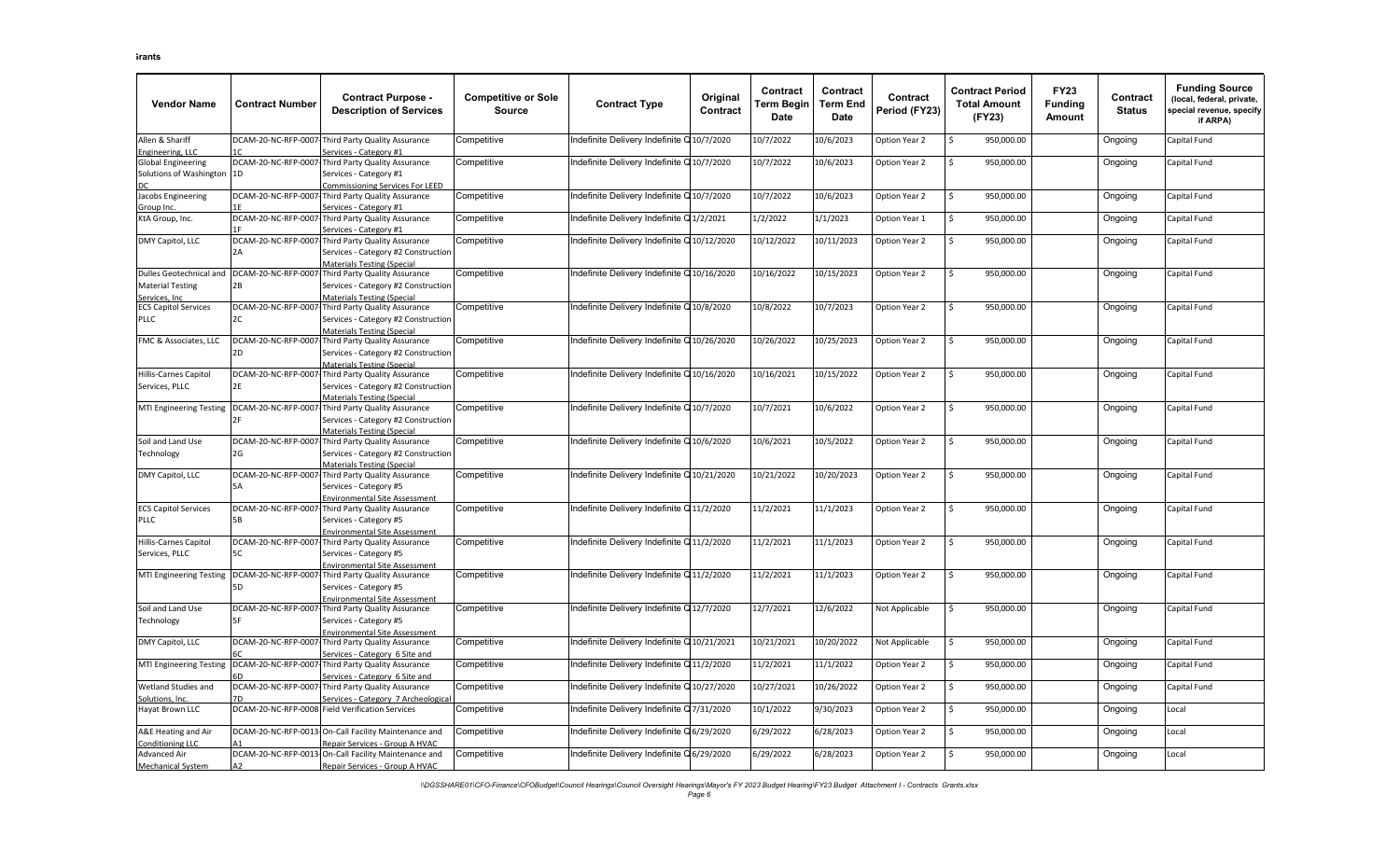| <b>Vendor Name</b>                                 | <b>Contract Number</b> | <b>Contract Purpose -</b><br><b>Description of Services</b>                                  | <b>Competitive or Sole</b><br><b>Source</b> | <b>Contract Type</b>                      | Original<br>Contract | Contract<br>Term Begin<br>Date | Contract<br><b>Term End</b><br>Date | Contract<br>Period (FY23) | <b>Contract Period</b><br><b>Total Amount</b><br>(FY23) | <b>FY23</b><br><b>Funding</b><br>Amount | Contract<br><b>Status</b> | <b>Funding Source</b><br>(local, federal, private,<br>special revenue, specify<br>if ARPA) |
|----------------------------------------------------|------------------------|----------------------------------------------------------------------------------------------|---------------------------------------------|-------------------------------------------|----------------------|--------------------------------|-------------------------------------|---------------------------|---------------------------------------------------------|-----------------------------------------|---------------------------|--------------------------------------------------------------------------------------------|
| Al's Twin Air, LLC                                 |                        | DCAM-20-NC-RFP-0013-On-Call Facility Maintenance and<br>Repair Services - Group A HVAC       | Competitive                                 | ndefinite Delivery Indefinite Q6/29/2020  |                      | 6/29/2022                      | 6/28/2023                           | Option Year 2             | 950,000.00<br>Ś                                         |                                         | Ongoing                   | Local                                                                                      |
| Blue Skye Construction,<br>LLC.                    |                        | DCAM-20-NC-RFP-0013-On-Call Facility Maintenance and<br>Repair Services - Group A HVAC       | Competitive                                 | ndefinite Delivery Indefinite Q 6/29/2020 |                      | 6/29/2022                      | 6/28/2023                           | Option Year 2             | Ś.<br>950,000.00                                        |                                         | Ongoing                   | Local                                                                                      |
| <b>DC General Construction</b>                     |                        | DCAM-20-NC-RFP-0013-On-Call Facility Maintenance and                                         | Competitive                                 | ndefinite Delivery Indefinite Q 6/29/2020 |                      | 6/29/2022                      | 6/28/2023                           | Option Year 2             | Ś.<br>950,000.00                                        |                                         | Ongoing                   | Local                                                                                      |
| Decca Development                                  | DCAM-20-NC-RFP-0013    | Repair Services - Group A HVAC<br>On-Call Facility Maintenance and                           | Competitive                                 | ndefinite Delivery Indefinite Q6/29/2020  |                      | 6/29/2022                      | 6/28/2023                           | Option Year 2             | \$<br>950,000.00                                        |                                         | Ongoing                   | Local                                                                                      |
| Corporation<br>Protec Construction Inc             |                        | Repair Services - Group A HVAC<br>DCAM-20-NC-RFP-0013-On-Call Facility Maintenance and       | Competitive                                 | ndefinite Delivery Indefinite Q6/29/2020  |                      | 6/29/2022                      | 6/28/2023                           | Option Year 2             | \$<br>950,000.00                                        |                                         | Ongoing                   | Local                                                                                      |
| RBK Construction, Inc.                             |                        | Repair Services - Group A HVAC<br>DCAM-20-NC-RFP-0013-On-Call Facility Maintenance and       | Competitive                                 | ndefinite Delivery Indefinite Q6/29/2020  |                      | 6/29/2022                      | 6/28/2023                           | Option Year 2             | Ś<br>950,000.00                                         |                                         | Ongoing                   | Local                                                                                      |
| Blue Skye Construction,                            |                        | Repair Services - Group A HVAC<br>DCAM-20-NC-RFP-0013-On-Call Facility Maintenance and       | Competitive                                 | ndefinite Delivery Indefinite Q8/10/2020  |                      | 8/10/2022                      | 8/9/2023                            | Option Year 2             | 950,000.00<br>Ś                                         |                                         | Ongoing                   | Local                                                                                      |
| LLC<br><b>WKM Solutions, LLC</b>                   |                        | Repair Services - Group B Electrical<br>DCAM-20-NC-RFP-0013-On-Call Facility Maintenance and | Competitive                                 | ndefinite Delivery Indefinite Q8/10/2020  |                      | 8/10/2022                      | 8/9/2023                            | Option Year 2             | 950,000.00<br>\$                                        |                                         | Ongoing                   | Local                                                                                      |
| <b>DC General Construction</b>                     | <b>B10</b>             | Repair Services - Group B Electrical<br>DCAM-20-NC-RFP-0013-On-Call Facility Maintenance and | Competitive                                 | ndefinite Delivery Indefinite Q8/10/2020  |                      | 8/10/2022                      | 8/9/2023                            | Option Year 2             | Ś.<br>950,000.00                                        |                                         | Ongoing                   | Local                                                                                      |
| <b>DECCA Development</b>                           |                        | Repair Services - Group B Electrical<br>DCAM-20-NC-RFP-0013-On-Call Facility Maintenance and | Competitive                                 | ndefinite Delivery Indefinite Q8/10/2020  |                      | 8/10/2022                      | 8/9/2023                            | Option Year 2             | \$<br>950,000.00                                        |                                         | Ongoing                   | Local                                                                                      |
| Corporation<br><b>Green Construction</b>           | DCAM-20-NC-RFP-0013    | Repair Services - Group B Electrical<br>On-Call Facility Maintenance and                     | Competitive                                 | ndefinite Delivery Indefinite Q8/10/2020  |                      | 8/10/2022                      | 8/9/2023                            | Option Year 2             | 950,000.00<br>Ś                                         |                                         | Ongoing                   | Local                                                                                      |
| Services Group LLC<br>RBK Construction, Inc.       |                        | Repair Services - Group B Electrical<br>DCAM-20-NC-RFP-0013-On-Call Facility Maintenance and | Competitive                                 | ndefinite Delivery Indefinite Q8/10/2020  |                      | 8/10/2022                      | 8/9/2023                            | Option Year 2             | 950,000.00<br>Ś                                         |                                         | Ongoing                   | Local                                                                                      |
| <b>Sustainable Facilities</b>                      |                        | Repair Services - Group B Electrical<br>DCAM-20-NC-RFP-0013-On-Call Facility Maintenance and | Competitive                                 | ndefinite Delivery Indefinite Q8/10/2020  |                      | 8/10/2022                      | 8/9/2023                            | Option Year 2             | Ś.<br>950,000.00                                        |                                         | Ongoing                   | Local                                                                                      |
| <b>Management Services</b><br>Clean City, LLC      |                        | Repair Services - Group B Electrical<br>DCAM-20-NC-RFP-0013-On-Call Facility Maintenance and | Competitive                                 | ndefinite Delivery Indefinite Q8/10/2020  |                      | 8/10/2022                      | 8/9/2023                            | Option Year 2             | Ś<br>950,000.00                                         |                                         | Ongoing                   | Local                                                                                      |
| Swann Construction, Inc                            |                        | Repair Services - Group B Electrical<br>DCAM-20-NC-RFP-0013-On-Call Facility Maintenance and | Competitive                                 | ndefinite Delivery Indefinite Q8/10/2020  |                      | 8/10/2022                      | 8/9/2023                            | Option Year 2             | \$<br>950,000.00                                        |                                         | Ongoing                   | Local                                                                                      |
| Tildora Systems LLC                                |                        | Repair Services - Group B Electrical<br>DCAM-20-NC-RFP-0013-On-Call Facility Maintenance and | Competitive                                 | ndefinite Delivery Indefinite Q8/10/2020  |                      | 8/10/2022                      | 8/9/2023                            | Option Year 2             | \$<br>950,000.00                                        |                                         | Ongoing                   | Local                                                                                      |
| Blue Skye Construction,                            |                        | Repair Services - Group B Electrical<br>DCAM-20-NC-RFP-0013-On-Call Facility Maintenance and | Competitive                                 | ndefinite Delivery Indefinite Q8/12/2020  |                      | 8/12/2022                      | 8/11/2023                           | Option Year 2             | \$<br>950,000.00                                        |                                         | Ongoing                   | Local                                                                                      |
| <b>WKM Solutions, LLC</b>                          |                        | Repair Services - Group C Plumbing<br>DCAM-20-NC-RFP-0013-On-Call Facility Maintenance and   | Competitive                                 | ndefinite Delivery Indefinite Q8/12/2020  |                      | 8/12/2022                      | 8/11/2023                           | Option Year 2             | \$<br>950,000.00                                        |                                         | Ongoing                   | Local                                                                                      |
| FogHill, Inc                                       |                        | Repair Services - Group C Plumbing<br>DCAM-20-NC-RFP-0013-On-Call Facility Maintenance and   | Competitive                                 | Indefinite Delivery Indefinite Q8/12/2020 |                      | 8/12/2022                      | 8/11/2023                           | Option Year 2             | 950,000.00<br>Ś                                         |                                         | Ongoing                   | Local                                                                                      |
| Al's Twin Air, LLC                                 |                        | Repair Services - Group C Plumbing<br>DCAM-20-NC-RFP-0013-On-Call Facility Maintenance and   | Competitive                                 | ndefinite Delivery Indefinite Q8/12/2020  |                      | 8/12/2022                      | 8/11/2023                           | Option Year 2             | Ś.<br>950,000.00                                        |                                         | Ongoing                   | Local                                                                                      |
| <b>DC General Construction</b>                     |                        | Repair Services - Group C Plumbing<br>DCAM-20-NC-RFP-0013-On-Call Facility Maintenance and   | Competitive                                 | ndefinite Delivery Indefinite Q8/12/2020  |                      | 8/12/2022                      | 8/11/2023                           | Option Year 2             | Ś<br>950,000.00                                         |                                         | Ongoing                   | Local                                                                                      |
| Decca Development                                  |                        | Repair Services - Group C Plumbing<br>DCAM-20-NC-RFP-0013-On-Call Facility Maintenance and   | Competitive                                 | ndefinite Delivery Indefinite Q8/12/2020  |                      | 8/12/2022                      | 8/11/2023                           | Option Year 2             | \$<br>950,000.00                                        |                                         | Ongoing                   | Local                                                                                      |
| Corporation<br><b>Green Construction</b>           | DCAM-20-NC-RFP-0013    | Repair Services - Group C Plumbing<br>-On-Call Facility Maintenance and                      | Competitive                                 | ndefinite Delivery Indefinite Q8/12/2020  |                      | 8/12/2022                      | 8/11/2023                           | Option Year 2             | \$<br>950,000.00                                        |                                         | Ongoing                   | Local                                                                                      |
| Services Group LLC<br>RBK Construction, Inc.       |                        | Repair Services - Group C Plumbing<br>DCAM-20-NC-RFP-0013-On-Call Facility Maintenance and   | Competitive                                 | ndefinite Delivery Indefinite Q8/12/2020  |                      | 8/12/2022                      | 8/11/2023                           | Option Year 2             | Ś<br>950,000.00                                         |                                         | Ongoing                   | Local                                                                                      |
| <b>Sustainable Facilities</b>                      |                        | Repair Services - Group C Plumbing<br>DCAM-20-NC-RFP-0013-On-Call Facility Maintenance and   | Competitive                                 | ndefinite Delivery Indefinite Q8/12/2020  |                      | 8/12/2022                      | 8/11/2023                           | Option Year 2             | \$<br>950,000.00                                        |                                         | Ongoing                   | Local                                                                                      |
| <b>Management Services</b><br>Atmos Solutions Inc. |                        | Repair Services - Group C Plumbing<br>DCAM-20-NC-RFP-0013-On-Call Facility Maintenance and   | Competitive                                 | ndefinite Delivery Indefinite Q8/12/2020  |                      | 8/12/2022                      | 8/11/2023                           |                           | Ś<br>950,000.00                                         |                                         | Ongoing                   |                                                                                            |
|                                                    |                        | Repair Services - Group C Plumbing                                                           |                                             |                                           |                      |                                |                                     | Option Year 2             | Ś                                                       |                                         |                           | Local                                                                                      |
| American Construct LLC                             |                        | DCAM-20-NC-RFP-0013-On-Call Facility Maintenance and<br>Repair Services - Group C Plumbing   | competitive.                                | Indefinite Delivery Indefinite Q8/12/2020 |                      | 8/12/2022                      | 8/11/2023                           | Option Year 2             | 950,000.00                                              |                                         | Ongoing                   | Local                                                                                      |
| Tildora Systems LLC                                | rq                     | DCAM-20-NC-RFP-0013-On-Call Facility Maintenance and<br>Repair Services - Group C Plumbing   | Competitive                                 | ndefinite Delivery Indefinite Q8/12/2020  |                      | 8/12/2022                      | 8/11/2023                           | Option Year 2             | Ŝ.<br>950,000.00                                        |                                         | Ongoing                   | Local                                                                                      |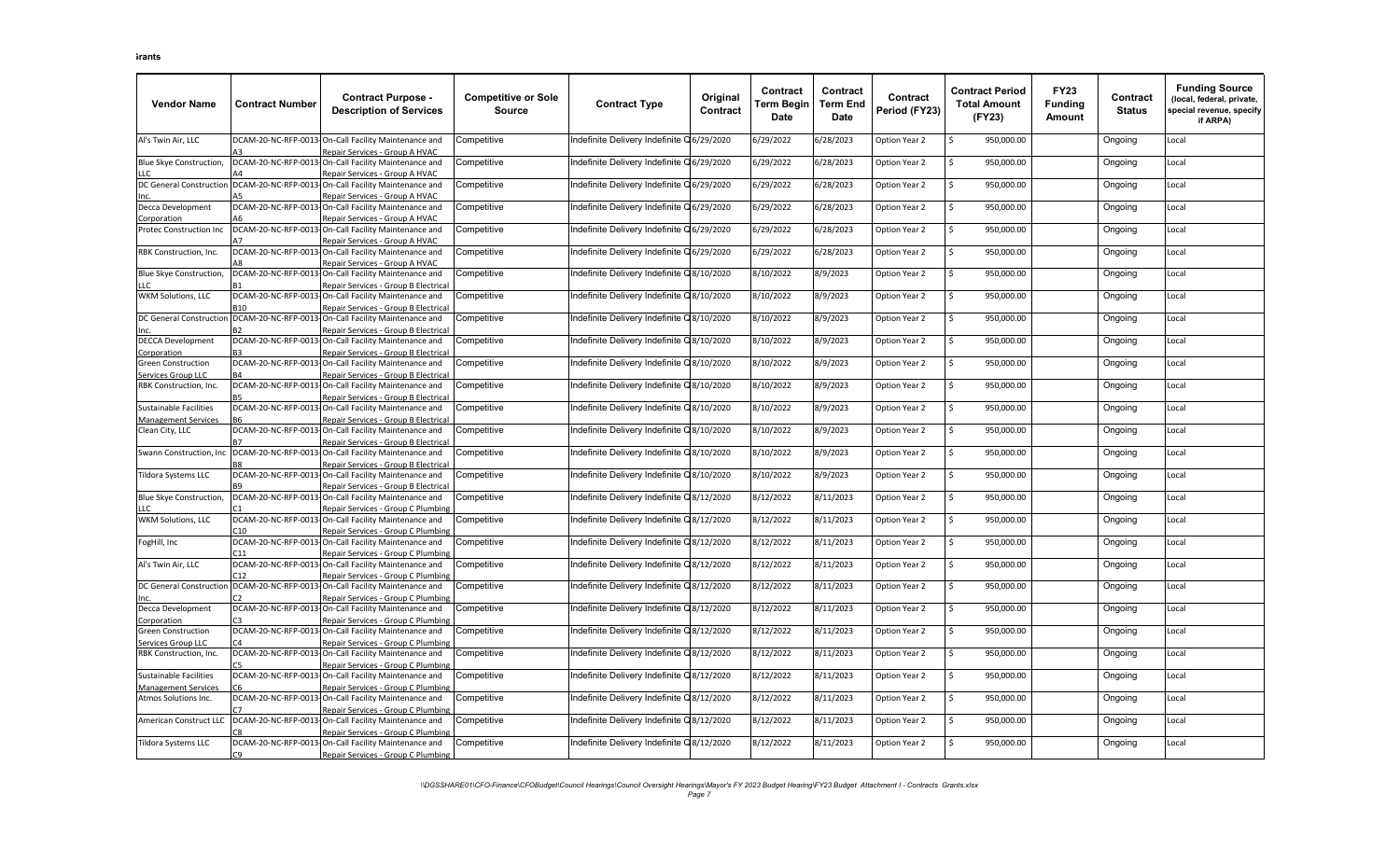| <b>Vendor Name</b>                      | <b>Contract Number</b>   | <b>Contract Purpose -</b><br><b>Description of Services</b>                        | <b>Competitive or Sole</b><br><b>Source</b> | <b>Contract Type</b>                      | Original<br>Contract | Contract<br>Term Begin<br>Date | Contract<br>Term End<br><b>Date</b> | Contract<br>Period (FY23) | <b>Contract Period</b><br><b>Total Amount</b><br>(FY23) | <b>FY23</b><br><b>Funding</b><br>Amount | Contract<br><b>Status</b> | <b>Funding Source</b><br>(local, federal, private,<br>pecial revenue, specify<br>if ARPA) |
|-----------------------------------------|--------------------------|------------------------------------------------------------------------------------|---------------------------------------------|-------------------------------------------|----------------------|--------------------------------|-------------------------------------|---------------------------|---------------------------------------------------------|-----------------------------------------|---------------------------|-------------------------------------------------------------------------------------------|
| MBB Affiliates, LLC                     | OCAM-20-NC-RFP-0020      | CMS for DHS Short Term Family<br><b>Housing Facility at Ward 3</b>                 | Competitive                                 | Fixed Price                               | 11/13/2020           | 10/1/2022                      | 9/30/2023                           | Option Year 2             | 534,045.96<br>Ś                                         |                                         | Ongoing                   | Occupancy Cost - Intra-<br><b>District</b>                                                |
| Fort Myer Contruction                   | DCAM-21-CS-IFB-0003      | Redevelopment St. Elizabeths East<br>ampus - 13th St SE Infrastructure             | Competitive                                 | Firm Fixed                                | 1/5/2022             | 1/5/2022                       | 7/29/2023                           | Not Applicable            | 22,992,912.30<br>Ś                                      |                                         | Ongoing                   | Capital Fund                                                                              |
| Fort Myer Contruction<br><u>Corp</u>    | 0CAM-21-CS-IFB-0006      | E15 Kitchen Renovation & House<br>Jpgrades                                         | Competitive                                 | Firm Fixed                                | 1/7/2022             | 1/7/2022                       | 10/31/2022                          | Not Applicable            | 667,850.35<br>Ś                                         |                                         | Ongoing                   | Capital Fund                                                                              |
| Smoot Construction                      | OCAM-21-CS-RFP-0002      | Construction Management At-Risk<br>'CMAR") Services for Therapeutic                | Competitive                                 | Firm Fixed                                | 10/21/2021           | 10/21/2021                     | 4/30/2022                           | Not Applicable            | Ś<br>980,000.00                                         |                                         | Ongoing                   | Capital Fund                                                                              |
| FMC & Associates, LLC                   | DCAM-21-CS-SP-0005       | <b>Construction Materials Testing</b>                                              | Competitive                                 | Firm Fixed                                | 10/26/2020           | 10/26/2020                     | 9/30/2022                           | Option Year 2             | ¢<br>110,806.40                                         |                                         | Ongoing                   | Capital Fund                                                                              |
| Ross Professional                       | OCAM-21-NC-GSA-          | <b>Temporary Staffing</b>                                                          | Competitive                                 | <b>Firm Fixed Price</b>                   | 9/30/2020            | 10/1/2022                      | 9/30/2023                           | Option Year 2             | TDB                                                     |                                         | Ongoing                   | Local Funds                                                                               |
| Services. LLC                           | 2002                     |                                                                                    |                                             |                                           |                      |                                |                                     |                           |                                                         |                                         |                           |                                                                                           |
| Soil and Land Use<br><b>Technology</b>  | DCAM-21-NC-GSA-<br>0003  | Customized Sink Filtration System<br>Replacement, Purchase and                     | Competitive                                 | irm Fixed Price                           | 10/28/2020           | 10/1/2022                      | 9/30/2023                           | Option Year 2             | TDB                                                     |                                         | Ongoing                   | Local Funds                                                                               |
| Midtown Personal Inc                    | DCAM-21-NC-GSA-          | <b>Temporary Staffing</b>                                                          | Competitive                                 | Firm Fixed                                | 9/30/2020            | 10/1/2022                      | 9/30/2023                           | Option Year 2             | <b>TDB</b>                                              |                                         | Ongoing                   | <b>Local Funds</b>                                                                        |
|                                         | 0005                     |                                                                                    |                                             |                                           |                      |                                |                                     |                           |                                                         |                                         |                           |                                                                                           |
| Fidewater, Inc.                         | DCAM-21-NC-GSA-<br>1006  | <b>Environmental Health and Safety</b><br><b>Consulting Services</b>               | Competitive                                 | Firm Fixed Price                          | 9/30/2020            | 10/1/2022                      | 9/30/2023                           | Option Year 2             | TDB                                                     |                                         | Ongoing                   | Local Funds                                                                               |
| <b>Global Consulting Inc.</b>           | DCAM-21-NC-GSA-<br>0007  | <b>Environmental Services for</b><br>etroleum - USTAST                             | Competitive                                 | <b>Firm Fixed Price</b>                   | 9/30/2020            | 10/1/2022                      | 9/30/2023                           | Option Year 2             | TDB                                                     |                                         | Ongoing                   | Local Funds                                                                               |
| Soil and Land Use<br><b>Technology</b>  | DCAM-21-NC-GSA-<br>0008  | ead Hazard Reduction Program                                                       | Competitive                                 | irm Fixed Price                           | 9/30/2020            | 10/1/2022                      | 9/30/2023                           | Option Year 2             | TDB                                                     |                                         | Ongoing                   | Local Funds                                                                               |
| Global Consulting Inc.                  | DCAM-21-NC-GSA-<br>2009  | ead Reduction Program - Water<br>olletion and Testing                              | Competitive                                 | Firm Fixed Price                          | 9/30/2020            | 10/1/2022                      | 9/30/2023                           | Option Year 2             | TDB                                                     |                                         | Ongoing                   | Local Funds                                                                               |
| Soil and Land Use<br><b>Technology</b>  | DCAM-21-NC-GSA-<br>010   | ead Reduction in Drinking Water<br>rogram - Support                                | Competitive                                 | irm Fixed Price                           | 9/30/2020            | 10/1/2022                      | 9/30/2023                           | Option Year 2             | TDB                                                     |                                         | Ongoing                   | Local Funds                                                                               |
| Soil and Land Use                       | DCAM-21-NC-GSA-          | Mold Remediation and Restoration                                                   | Competitive                                 | <b>Firm Fixed Price</b>                   | 9/30/2020            | 10/1/2022                      | 9/30/2023                           | Option Year 2             | TDB                                                     |                                         | Ongoing                   | Local Funds                                                                               |
| Technology<br>Soil and Land Use         | 0011<br>DCAM-21-NC-GSA-  | <b>Industrial Hygiene Services</b>                                                 | Competitive                                 | <b>Firm Fixed Price</b>                   | 9/30/2020            | 10/1/2022                      | 9/30/2023                           | Option Year 2             | TDB                                                     |                                         | Ongoing                   | Local Funds                                                                               |
| echnology                               | 0012                     |                                                                                    |                                             |                                           |                      |                                |                                     |                           |                                                         |                                         |                           |                                                                                           |
| Millsapps, Ballinger and<br>Associates  | DCAM-21-NC-GSA<br>0015   | Support Services - Extensible<br>Assessment Manager (ExAM) and                     | Competitive                                 | irm Fixed Price                           | 11/25/2020           | 11/29/2021                     | 11/28/2022                          | Option Year 2             | Ś<br>729,960.20                                         |                                         | Ongoing                   | Local Funds                                                                               |
| Mindfinders, Inc                        | DCAM-21-NC-GSA-<br>0016  | <b>Temporary Staffing</b>                                                          | Competitive                                 | Firm Fixed                                | 2/5/2021             | 10/1/2022                      | 9/30/2023                           | Option Year 2             | 950,000.00<br>Ś.                                        |                                         | Ongoing                   | Local Funds                                                                               |
| Protiviti Government<br>iervices        | DCAM-21-NC-GSA-<br>0018A | <b>Staffing Augmentation Services</b>                                              | Competitive                                 | Indefinite Delivery Indefinite Q4/1/2021  |                      | 10/1/2022                      | 9/30/2023                           | Option Year 1             |                                                         |                                         | Ongoing                   | Local                                                                                     |
| Mindfinders Inc                         | DCAM-21-NC-GSA-<br>0018B | <b>Staffing Augmentation Services</b>                                              | Competitive                                 | ndefinite Delivery Indefinite Q4/1/2021   |                      | 10/1/2022                      | 9/30/2023                           | Option Year 1             |                                                         |                                         | Ongoing                   | Local                                                                                     |
| Soil and Land Use                       | DCAM-21-NC-GSA-<br>021   | ndustrial Hygiene Services-                                                        | Competitive                                 | <b>Time and Materials</b>                 | 9/9/2021             | 10/1/2022                      | 9/30/2023                           | Option Year 1             | TDB                                                     |                                         | Ongoing                   | Local Funds                                                                               |
| echnology<br>J.B.A Consulting           | DCAM-21-NC-GSA-          | entilation & QR Tagging at Variou<br>Authorized Owner's Representative Competitive |                                             | Firm Fixed                                | 8/30/2021            | 10/1/2022                      | 9/30/2023                           | Option Year 1             | <b>TDB</b>                                              |                                         | Ongoing                   |                                                                                           |
| Engineers                               | 0024                     | upport Services for Energy Service                                                 |                                             |                                           |                      |                                |                                     |                           |                                                         |                                         |                           |                                                                                           |
| DC Life Safety LLC                      | DCAM-21-NC-RFP-<br>0002A | ire Alarm Systems/Apparatus(S)<br>nspection. Maintenance and                       | Competitive                                 | Fixed Price                               | 4/1/2021             | 10/1/2022                      | 9/30/2023                           | Option Year 2             | TDB                                                     |                                         | Ongoing                   | Local Funds                                                                               |
| Green Construction<br>ervices Group LLC | DCAM-21-NC-RFP-<br>002B  | ire Alarm Systems/Apparatus(S)<br>nspection, Maintenance and                       | Competitive                                 | <b>Fixed Price</b>                        | 4/1/2021             | 10/1/2022                      | 9/30/2023                           | Option Year 2             | TDB                                                     |                                         | Ongoing                   | Local Funds                                                                               |
| U Street Parking Inc.                   | DCAM-21-NC-RFP-0006      | Parking Lot Management Services<br><b>Aultiple Lots</b>                            | Competitive                                 | <b>Fixed Price</b>                        | 10/30/2020           | 10/1/2022                      | 9/30/2023                           | Option Year 2             | TDB                                                     |                                         | Ongoing                   | Local Funds                                                                               |
| <b>Veritas Consulting</b>               | DCAM-21-NC-RFP-0010      | City-wide Electronic Security                                                      | Competitive                                 | <b>Fixed Price</b>                        | 4/30/2021            | 10/1/2022                      | 9/30/2023                           | Option Year 2             | TDB                                                     |                                         | Ongoing                   | Local Funds                                                                               |
| Group, LLC<br>Midtown Personnel Inc     | DCAM-21-NC-RFP-          | Systems Operations, Inspection<br><b>Temporary Staffing Services</b>               | Competitive                                 | ndefinite Delivery Indefinite Q9/30/2021  |                      | 10/1/2022                      | 9/30/2023                           | Option Year 1             | Ś.<br>950,000.00                                        |                                         | Ongoing                   | Local                                                                                     |
| Hruckus LLC                             | 0011A<br>DCAM-21-NC-RFP- | <b>Temporary Staffing Services</b>                                                 | Competitive                                 | ndefinite Delivery Indefinite Q9/30/2021  |                      | 10/1/2022                      | 9/30/2023                           | Option Year 1             | 950,000.00<br>Ś                                         |                                         | Ongoing                   | Local                                                                                     |
| Aspen of DC                             | 0011B<br>DCAM-21-NC-RFP- | <b>Temporary Staffing Services</b>                                                 | Competitive                                 | Indefinite Delivery Indefinite Q9/30/2021 |                      | 10/1/2022                      | 9/30/2023                           | Option Year 1             | 950,000.00<br>Ŝ.                                        |                                         | Ongoing                   | Local                                                                                     |
|                                         | 0011C                    |                                                                                    |                                             |                                           |                      |                                |                                     |                           |                                                         |                                         |                           |                                                                                           |
| Aspen of DC                             | DCAM-21-NC-RFP-<br>0011D | <b>Temporary Staffing Services</b>                                                 | Competitive                                 | ndefinite Delivery Indefinite Q9/30/2021  |                      | 10/1/2022                      | 9/30/2023                           | Option Year 1             | \$<br>950,000.00                                        |                                         | Ongoing                   | Local                                                                                     |